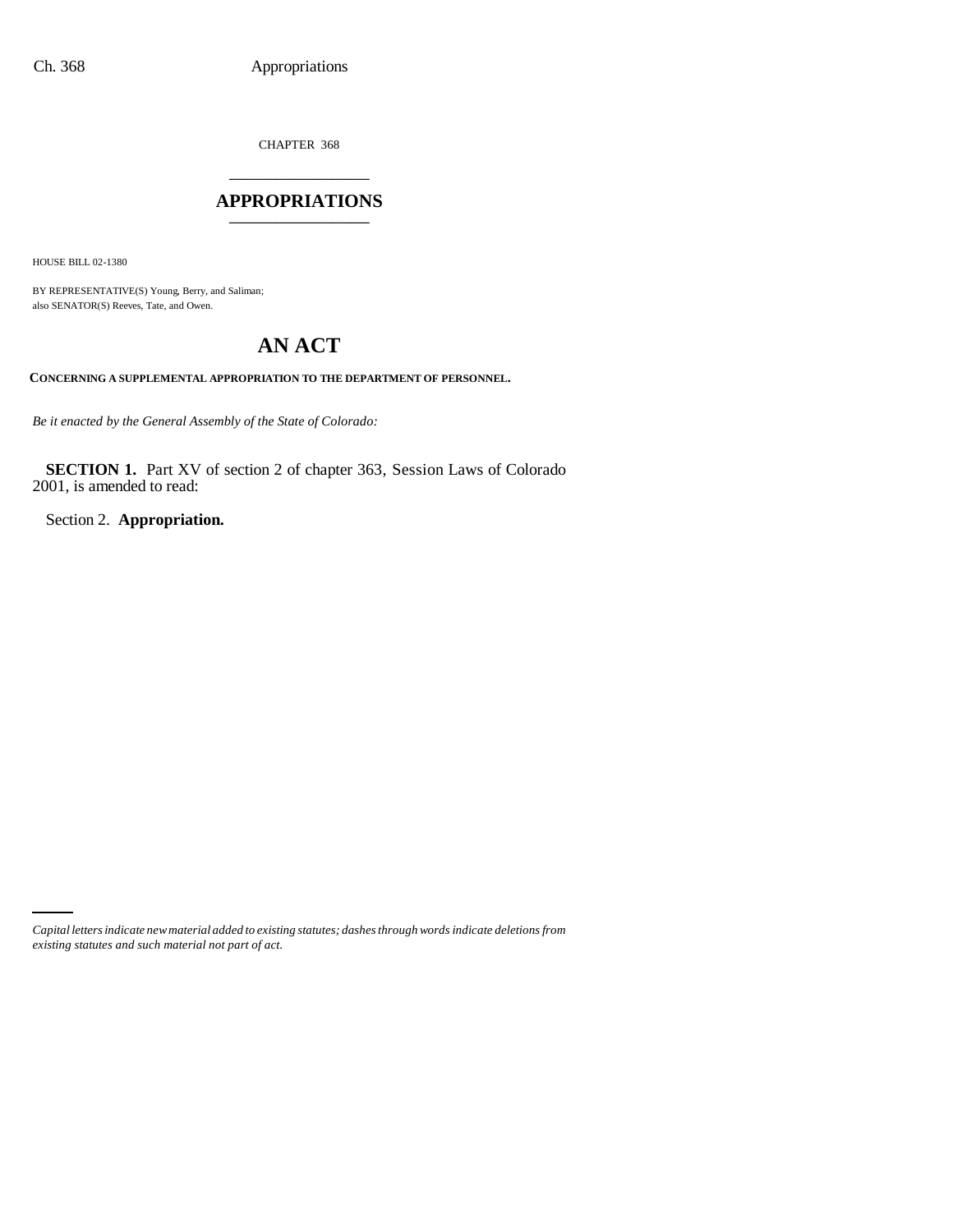|                                   |                           |              |                               |                                                | APPROPRIATION FROM          |                                              |                                |
|-----------------------------------|---------------------------|--------------|-------------------------------|------------------------------------------------|-----------------------------|----------------------------------------------|--------------------------------|
|                                   | ITEM &<br><b>SUBTOTAL</b> | <b>TOTAL</b> | <b>GENERAL</b><br><b>FUND</b> | <b>GENERAL</b><br><b>FUND</b><br><b>EXEMPT</b> | <b>CASH</b><br><b>FUNDS</b> | <b>CASH</b><br><b>FUNDS</b><br><b>EXEMPT</b> | <b>FEDERAL</b><br><b>FUNDS</b> |
|                                   | \$                        | \$           | \$                            | \$                                             | \$                          | \$                                           | \$                             |
|                                   |                           |              |                               | <b>PART XV</b>                                 |                             |                                              |                                |
|                                   |                           |              |                               | DEPARTMENT OF PERSONNEL                        |                             |                                              |                                |
| (1) EXECUTIVE DIRECTOR'S OFFICE67 |                           |              |                               |                                                |                             |                                              |                                |
| <b>Personal Services</b>          | 1,221,641                 |              |                               |                                                |                             | $1,221,641(T)^a$                             |                                |
|                                   | $(18.0$ FTE)              |              |                               |                                                |                             |                                              |                                |
| Health, Life, and Dental          | 1,069,477                 |              | 438,488                       |                                                | H, 216(T)                   | $619,773(T)^{a}$                             |                                |
|                                   | 1,021,315                 |              | 390,554                       |                                                | $10,988(T)^{b}$             |                                              |                                |
| Short-term Disability             | 18,837                    |              | 6,168                         |                                                | $654(T)$ <sup>b</sup>       | $12,015(T)^{a}$                              |                                |
| Salary Survey and Senior          |                           |              |                               |                                                |                             |                                              |                                |
| <b>Executive Service</b>          | 1,392,250                 |              | 642,060                       |                                                | $11,877(T)$ <sup>b</sup>    | $738,313(T)^{a}$                             |                                |
| Anniversary Increases             | 314,558                   |              | 131,850                       |                                                | $4,839(T)^{b}$              | $177,869(T)^a$                               |                                |
| Shift Differential                | 139,565                   |              |                               |                                                |                             | $139,565(T)^{a}$                             |                                |
| <b>Workers' Compensation</b>      | 338,089                   |              | 127,248                       |                                                | $3.111(T)^{b}$              | $207,730(T)^{a}$                             |                                |
|                                   | 321,797                   |              | 111,106                       |                                                | $2,961(T)^{b}$              |                                              |                                |
| <b>Operating Expenses</b>         | 104,174                   |              |                               |                                                |                             | $104, 174(T)^a$                              |                                |
| Legal Services for 3,432          |                           |              |                               |                                                |                             |                                              |                                |
| hours                             | 200,532                   |              | 139,648                       |                                                | $3,272(T)^{b}$              | $57,612(T)^a$                                |                                |
| Purchase of Services from         |                           |              |                               |                                                |                             |                                              |                                |
| <b>Computer Center</b>            | 394,454                   |              | 275,198                       |                                                |                             | $119,256(T)^a$                               |                                |
|                                   | 309,752                   |              | 190,496                       |                                                |                             |                                              |                                |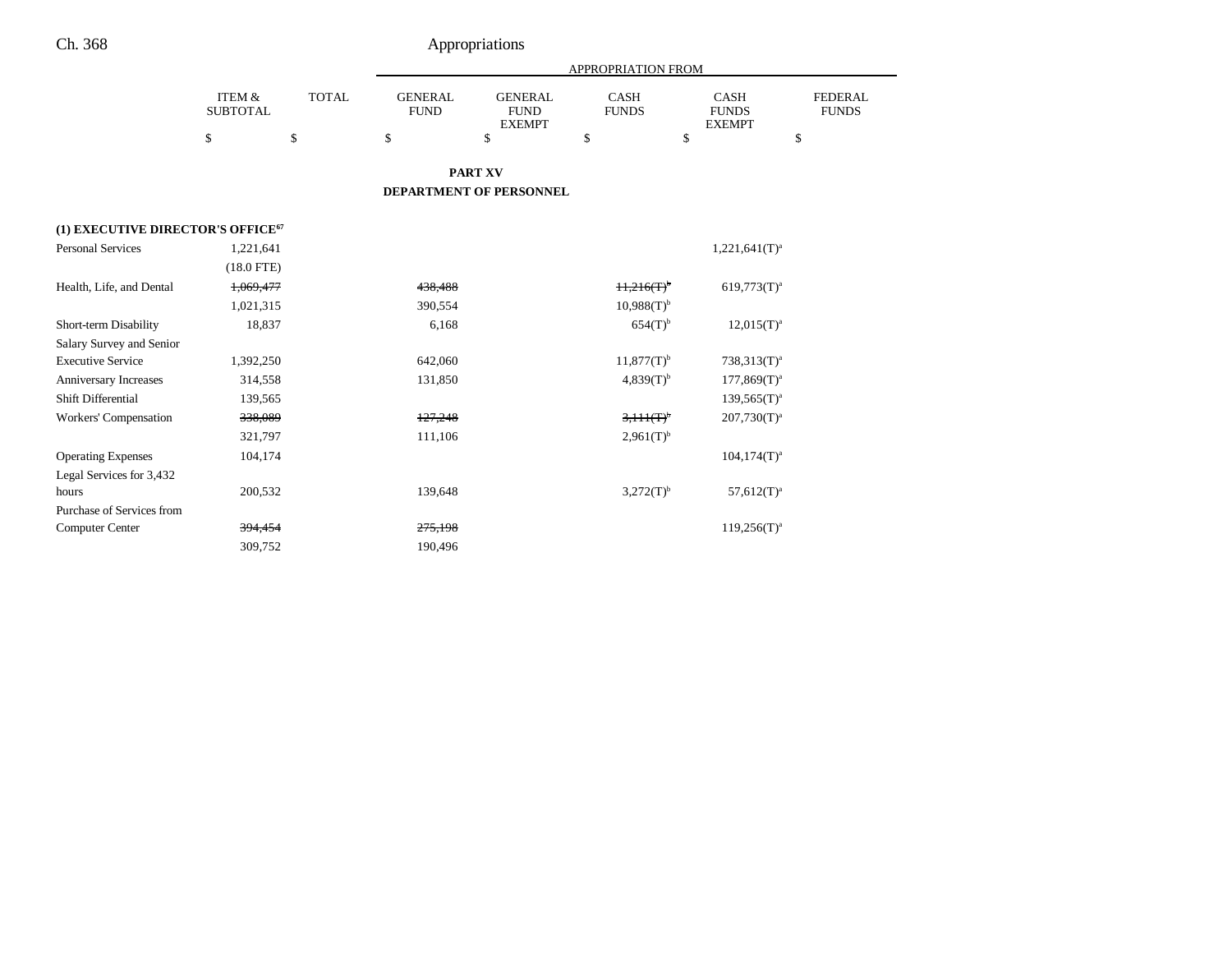| Payment to Risk Management          |                    |                     |                |                                          |
|-------------------------------------|--------------------|---------------------|----------------|------------------------------------------|
| and Property Funds                  | 295,394            | 111,182             | $2,718(T)^6$   | $181,494(T)^a$                           |
|                                     | 250,677            | 66,876              | $2,307(T)^{b}$ |                                          |
| Vehicle Lease Payments              | 141,252            | 104,703             |                | $36,549(T)^a$                            |
|                                     | 142,824            |                     |                | $38,121(T)^{a}$                          |
| <b>Leased Space</b>                 | 857,607            | 319,896             |                | $537,711$ $($ T $)^a$                    |
|                                     | 841,313            |                     |                | $521,417(T)^a$                           |
| Capitol Complex Leased              |                    |                     |                |                                          |
| Space                               | 1,093,327          | 4 <del>51,497</del> | 137,777        | $504,053$ $\textcircled{r}$ <sup>a</sup> |
|                                     | 1,122,619          | 463,247             | 137,908°       | $521,464(T)^a$                           |
| <b>Information Technology Asset</b> |                    |                     |                |                                          |
| Maintenance                         | <del>321,842</del> | 144,801             |                | $177,041$ (T) <sup>a</sup>               |
|                                     | 207,480            | 30,439              |                |                                          |
| <b>Test Facility Lease</b>          | 116,351            | 116,351             |                |                                          |
| <b>Employment Security</b>          |                    |                     |                |                                          |
| <b>Contract Payment</b>             | 17,400             | 10,889              |                | $6,511(T)^d$                             |
| <b>Employees Emeritus</b>           |                    |                     |                |                                          |
| Retirement                          | 11,683             | 11,683              |                |                                          |
| <b>Building Wiring</b>              | 33,000             | 33,000              |                |                                          |
|                                     | 8,081,433          |                     |                |                                          |
|                                     | 7,787,768          |                     |                |                                          |

<sup>a</sup> Of these amounts, and \$3,508,981 \$3,511,670 shall be from user fees from other state agencies, and \$1,325,815 shall be from indirect cost recoveries from other divisions throughout the Department.

**b** These amounts shall be from the Deferred Compensation Administration Fund and the Supplier Database Fund.

<sup>c</sup> Of this amount, \$131,331 shall be from the Capitol Parking Fund and \$6,446(T) \$6,577(T) shall be from the Deferred Compensation Administration Fund.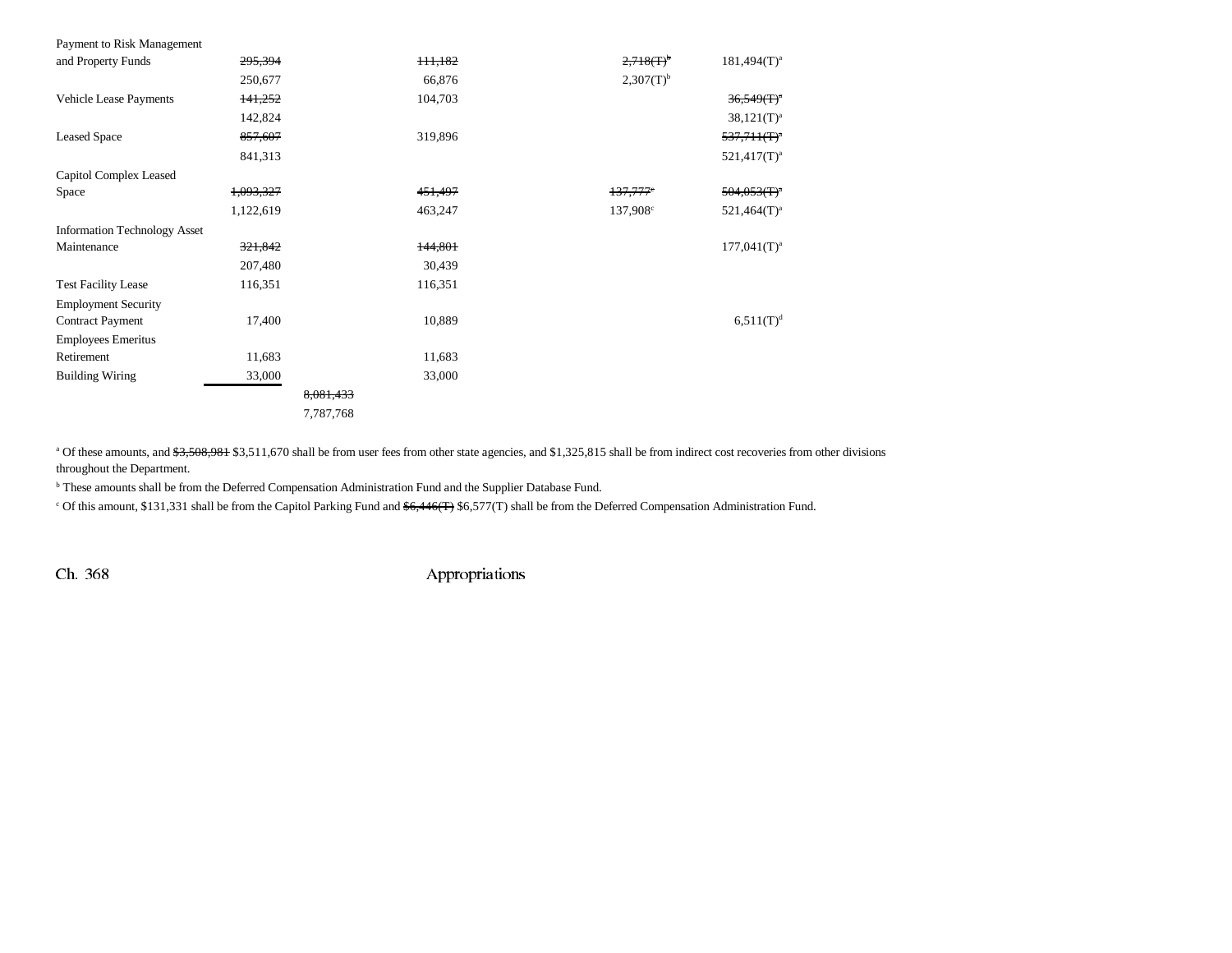|                 |       |                | APPROPRIATION FROM |              |               |              |  |
|-----------------|-------|----------------|--------------------|--------------|---------------|--------------|--|
| ITEM &          | TOTAL | <b>GENERAL</b> | GENERAL            | CASH         | <b>CASH</b>   | FEDERAL      |  |
| <b>SUBTOTAL</b> |       | <b>FUND</b>    | <b>FUND</b>        | <b>FUNDS</b> | <b>FUNDS</b>  | <b>FUNDS</b> |  |
|                 |       |                | <b>EXEMPT</b>      |              | <b>EXEMPT</b> |              |  |
|                 |       |                |                    |              |               |              |  |

<sup>d</sup> Of this amount, \$2,291 shall be from the Department of Human Services, \$1,228 shall be from the Department of Natural Resources, \$922 shall be from the Department of Personnel, \$744 shall be from the Department of Law, \$597 shall be from the Department of Agriculture, \$368 shall be from the Department of Public Health and Environment, \$101 shall be from the Department of Regulatory Agencies, \$88 shall be from the Department of Revenue, \$65 from the Department of Local Affairs, \$62 shall be from the Department of Corrections, \$32 shall be from the Department of Public Safety, and \$13 shall be from the Department of State.

#### **(2) HUMAN RESOURCE SERVICES30**

#### **(A) Human Resource Services**

| (1) State Agency Services |                 |         |                    |
|---------------------------|-----------------|---------|--------------------|
| Personal Services         | 2,398,878       | 898,919 | $1,499,959(T)^{a}$ |
|                           | 2,338,878       | 838,919 |                    |
|                           | $(43.0$ FTE $)$ |         |                    |
|                           | $(41.0$ FTE)    |         |                    |
| <b>Operating Expenses</b> | 128,348         | 128,348 |                    |
|                           | 2,527,226       |         |                    |
|                           | 2,467,226       |         |                    |

<sup>a</sup> This amount shall be from indirect cost recoveries from other divisions within the department.

| (2) Training Services     |         |                       |                  |
|---------------------------|---------|-----------------------|------------------|
| <b>Personal Services</b>  | 159.409 | $20.420$ <sup>a</sup> | $138,989(T)^{b}$ |
|                           |         |                       | $(3.0$ FTE)      |
| <b>Operating Expenses</b> | 79,573  |                       | $79.573(T)^{b}$  |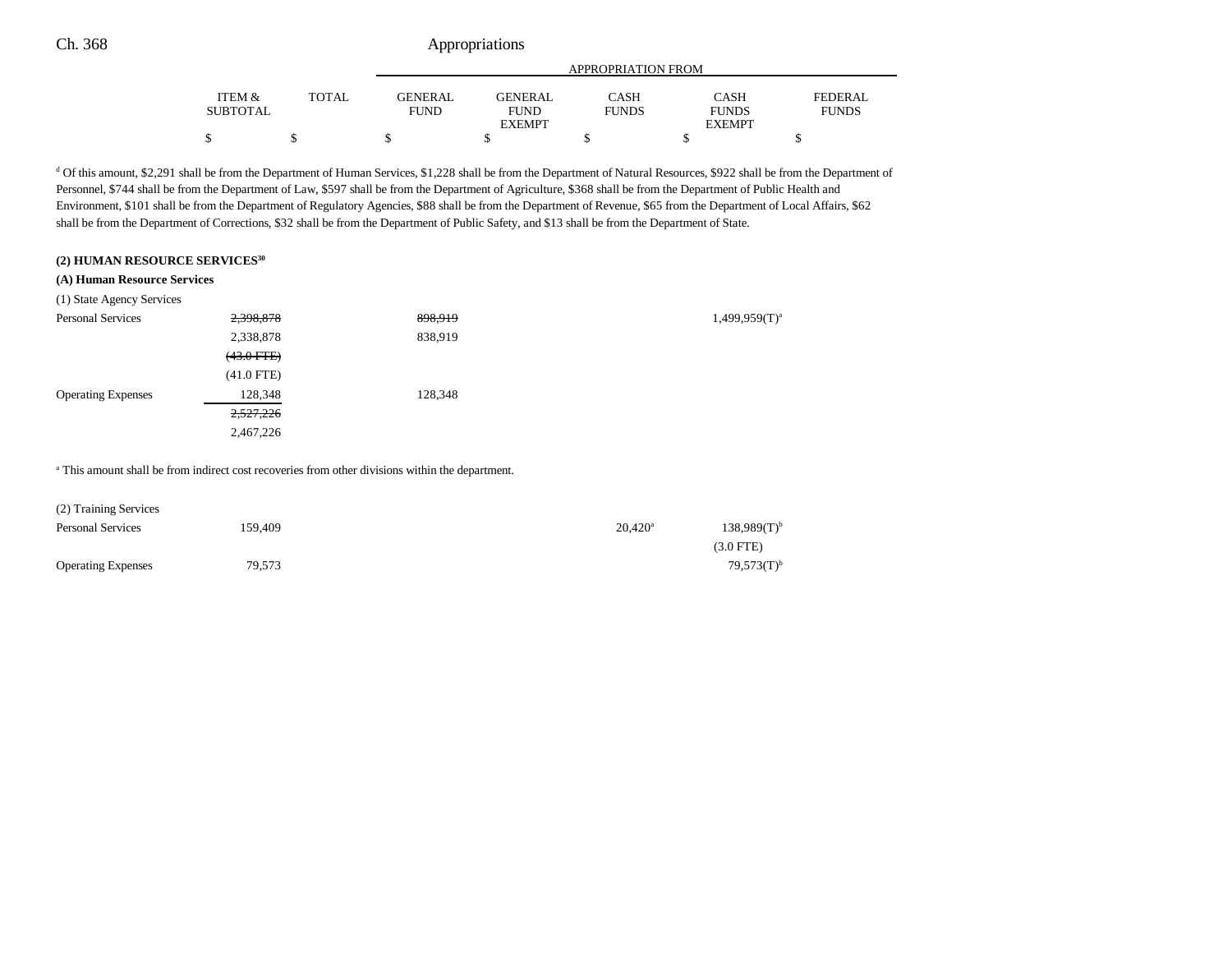| <b>Indirect Cost Assessment</b> | 50.443  | $50.443(T)$ <sup>b</sup> |
|---------------------------------|---------|--------------------------|
|                                 | 289.425 |                          |

<sup>a</sup> This amount shall be from the sale of job reference manuals and training revenue from non-state agencies.

 $<sup>b</sup>$  These amounts shall be from training revenues from state agencies.</sup>

| (3) Colorado State Employee Assistance Program <sup>189</sup> |         |                |
|---------------------------------------------------------------|---------|----------------|
| <b>Personal Services</b>                                      | 242.619 | $242,619(T)^a$ |
|                                                               |         | $(4.5$ FTE)    |
| <b>Operating Expenses</b>                                     | 37.233  | $37,233(T)^a$  |
| <b>Indirect Cost Assessment</b>                               | 57,076  | $57,076(T)^a$  |
|                                                               | 336,928 |                |

<sup>a</sup> These amounts shall be from the Colorado State Employee Assistance Program revenues from state agencies.

## **(B) Employee Benefits Services**

| <b>Personal Services</b>          | 759.625    | $214,310^a$         | $545.315(T)$ <sup>b</sup> |
|-----------------------------------|------------|---------------------|---------------------------|
|                                   | (11.0 FTE) |                     |                           |
| <b>Operating Expenses</b>         | 54,000     | 24,788 <sup>a</sup> | $29,212(T)^{b}$           |
| <b>Utilization Review</b>         | 40,000     |                     | $40,000(T)^{b}$           |
| Deferred Compensation Plans       | 85,000     | 85.000 <sup>a</sup> |                           |
| <b>Defined Contribution Plans</b> | 6.226      | $6,226^\circ$       |                           |
| <b>Indirect Cost Assessment</b>   | 109.222    | 33,214 <sup>a</sup> | $76,008(T)$ <sup>b</sup>  |
|                                   | 1,054,073  |                     |                           |

a These amounts shall be from the Deferred Compensation Fund.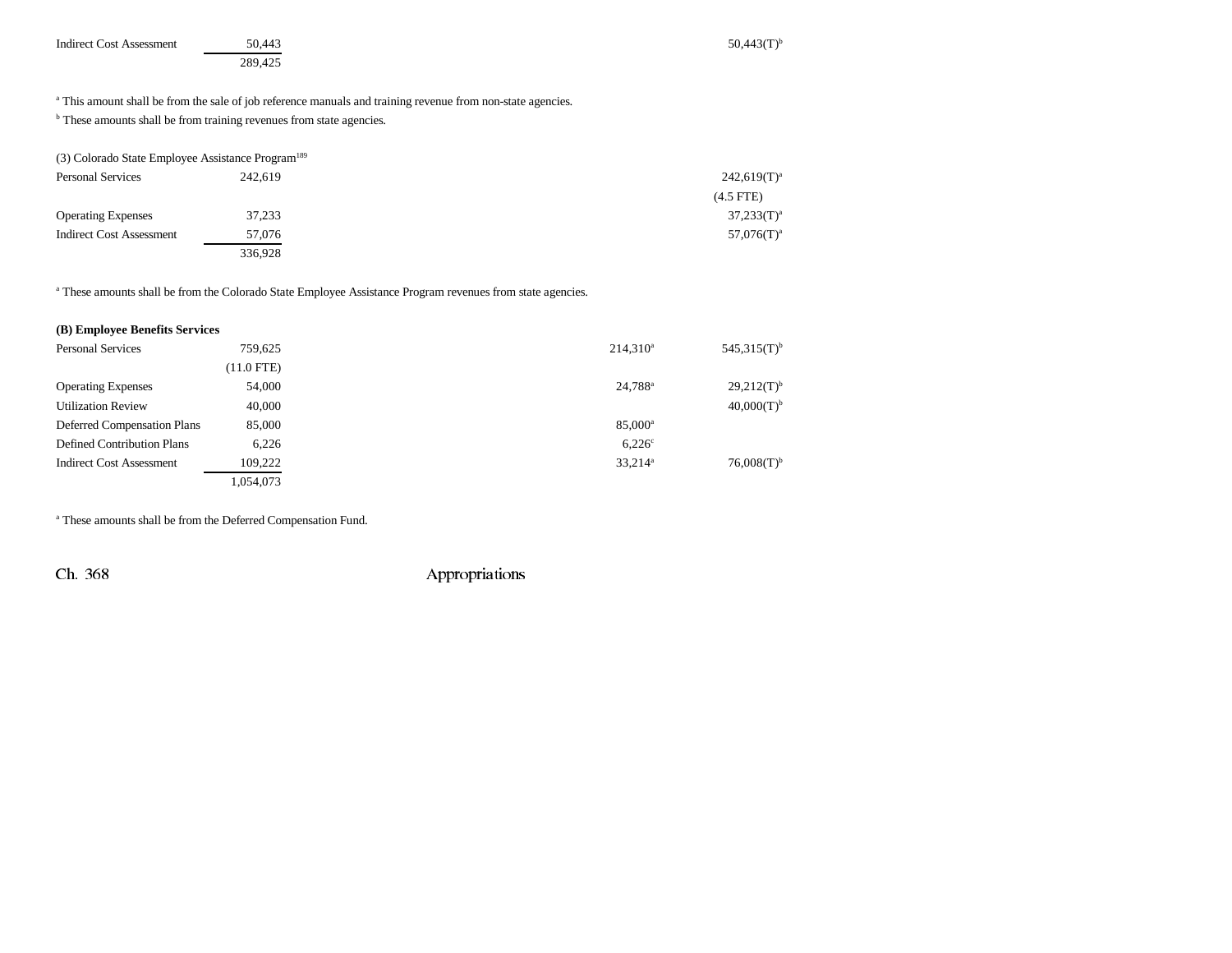|                                      |       |                               | APPROPRIATION FROM            |                      |                             |                         |
|--------------------------------------|-------|-------------------------------|-------------------------------|----------------------|-----------------------------|-------------------------|
| <b>ITEM &amp;</b><br><b>SUBTOTAL</b> | TOTAL | <b>GENERAL</b><br><b>FUND</b> | <b>GENERAL</b><br><b>FUND</b> | CASH<br><b>FUNDS</b> | <b>CASH</b><br><b>FUNDS</b> | FEDERAL<br><b>FUNDS</b> |
|                                      |       |                               | <b>EXEMPT</b>                 |                      | <b>EXEMPT</b>               |                         |
|                                      |       |                               |                               |                      |                             |                         |

<sup>b</sup> These amounts shall be from the Benefits Administration Fund, which is counted as cash funds exempt because the funds are generated from employee contributions.

c This amount shall be from the Defined Contribution Fund.

| (C) Risk Management Services    |            |                          |                             |
|---------------------------------|------------|--------------------------|-----------------------------|
| <b>Personal Services</b>        | 518,559    |                          | $518,559(T)^a$              |
|                                 |            |                          | $(9.0$ FTE)                 |
| <b>Operating Expenses</b>       | 57,596     |                          | $57,596(T)^a$               |
| Legal Services for 31,860       |            |                          |                             |
| hours                           | 1,861,580  |                          | 1,861,580 <sup>b</sup>      |
| <b>Liability Premiums</b>       | 6,025,296  | $890,715$ °              | $5,134,581$ <sup>b</sup>    |
|                                 |            | $349.404^{\circ}$        | 5,675,892 <sup>b</sup>      |
| <b>Property Premiums</b>        | 4,515,231  | 1,392,940 <sup>d</sup>   | 3,122,291(T)                |
|                                 |            | $1,464,552$ <sup>d</sup> | $3,050,679(T)$ <sup>e</sup> |
| Workers' Compensation           |            |                          |                             |
| Premiums                        | 24,977,242 | 2,733,268 <sup>f</sup>   | 22,243,974                  |
|                                 |            | $3,210,400$ <sup>f</sup> | 21,766,842 <sup>g</sup>     |
| <b>Indirect Cost Assessment</b> | 191,500    |                          | $191,500(T)^{a}$            |
|                                 | 38,147,004 |                          |                             |

a These amounts shall be from state agency appropriations to the Risk Management Fund and the Self-Insured Property Fund.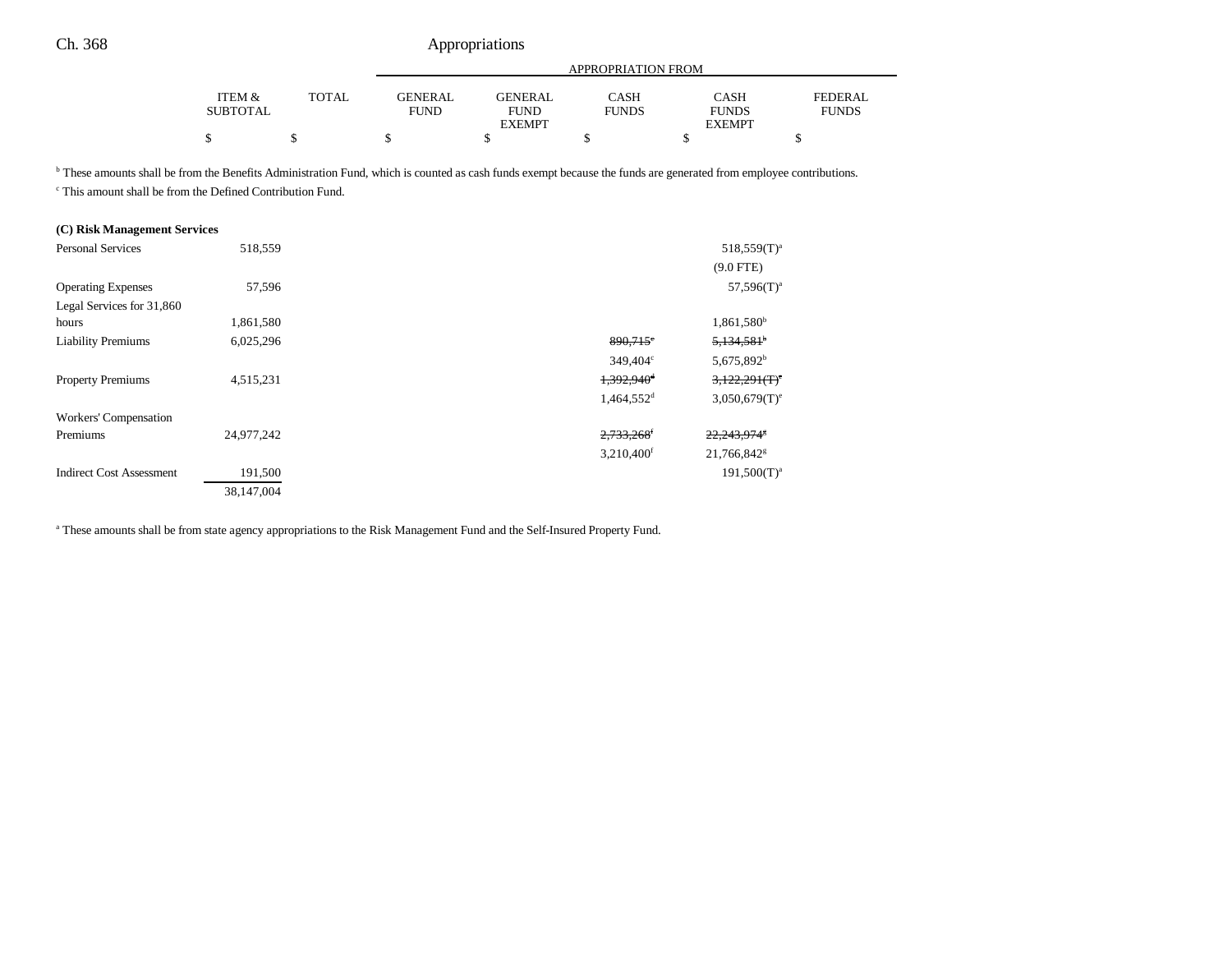<sup>b</sup> Of this amount, \$3,611,290(T) \$1,298,490(T) shall be from state agency appropriations to the Risk Management Fund, \$1,577,376 \$5,577,375 shall be from reserves in the Risk Management Fund, \$1,267,224(T) \$463,849(T) shall be from the Department of Transportation, and \$540,271(T) \$197,758(T) shall be from the Department of Higher Education.

<sup>c</sup> Of this amount, \$810,410(T) \$296,639(T) shall be from the Department of Higher Education, \$78,232 \$28,636 shall be from the Colorado Student Loan Program, \$23,370(T) SHALL BE FROM THE DEPARTMENT OF NATURAL RESOURCES, DIVISION OF WILDLIFE, and <del>\$2,073</del> \$759(T) shall be from Colorado State Lottery.

d Of this amount, \$1,369,331(T) shall be from the Department of Higher Education, \$71,612(T) SHALL BE FROM THE DEPARTMENT OF NATURAL RESOURCES, DIVISION OF WILDLIFE, \$9,368 shall be from the Colorado Student Loan Program, and \$14,241(T) shall be from Colorado State Lottery.

<sup>e</sup> Of this amount, \$1,535,838 \$1,464,226 shall be from state agency appropriations to the Self-Insured Property Fund, \$1,376,495 shall be from the Department of Higher Education, and \$209,958 shall be from the Department of Transportation.

<sup>f</sup> Of this amount, <del>\$2,694,786(T)</del> \$2,564,928(T) shall be from the Department of Higher <del>Education</del> Education, \$608,844(T) SHALL BE FROM THE DEPARTMENT OF NATURAL RESOURCES, DIVISION OF WILDLIFE, and \$38,482 \$36,628 shall be from the Colorado Student Loan Program.

<sup>g</sup> Of this amount, \$12,033,439(T) \$10,844,718(T) shall be from state agency appropriations for workers' compensation premiums, \$4,225,499 \$5,225,499 shall be reserves in the Risk Management Fund, \$3,267,512(T) \$3,110,055(T) shall be from the Department of Transportation, and \$2,717,524(T) \$2,586,570(T) shall be from the Department of Higher Education.

|                           | 42,354,656<br>42,294,656 |         |                 |              |
|---------------------------|--------------------------|---------|-----------------|--------------|
| (3) PERSONNEL BOARD       |                          |         |                 |              |
| <b>Personal Services</b>  | 353,483                  | 351,483 | $1,200^{\rm a}$ | $800(T)^{6}$ |
|                           | 347,387                  | 345,387 |                 |              |
|                           | $(5.0$ FTE)              |         |                 |              |
|                           | $(4.8$ FTE)              |         |                 |              |
| <b>Operating Expenses</b> | 24,030                   | 24,030  |                 |              |
|                           | 29,178                   | 29,178  |                 |              |
|                           | 377,513                  |         |                 |              |
|                           | 376,565                  |         |                 |              |
|                           |                          |         |                 |              |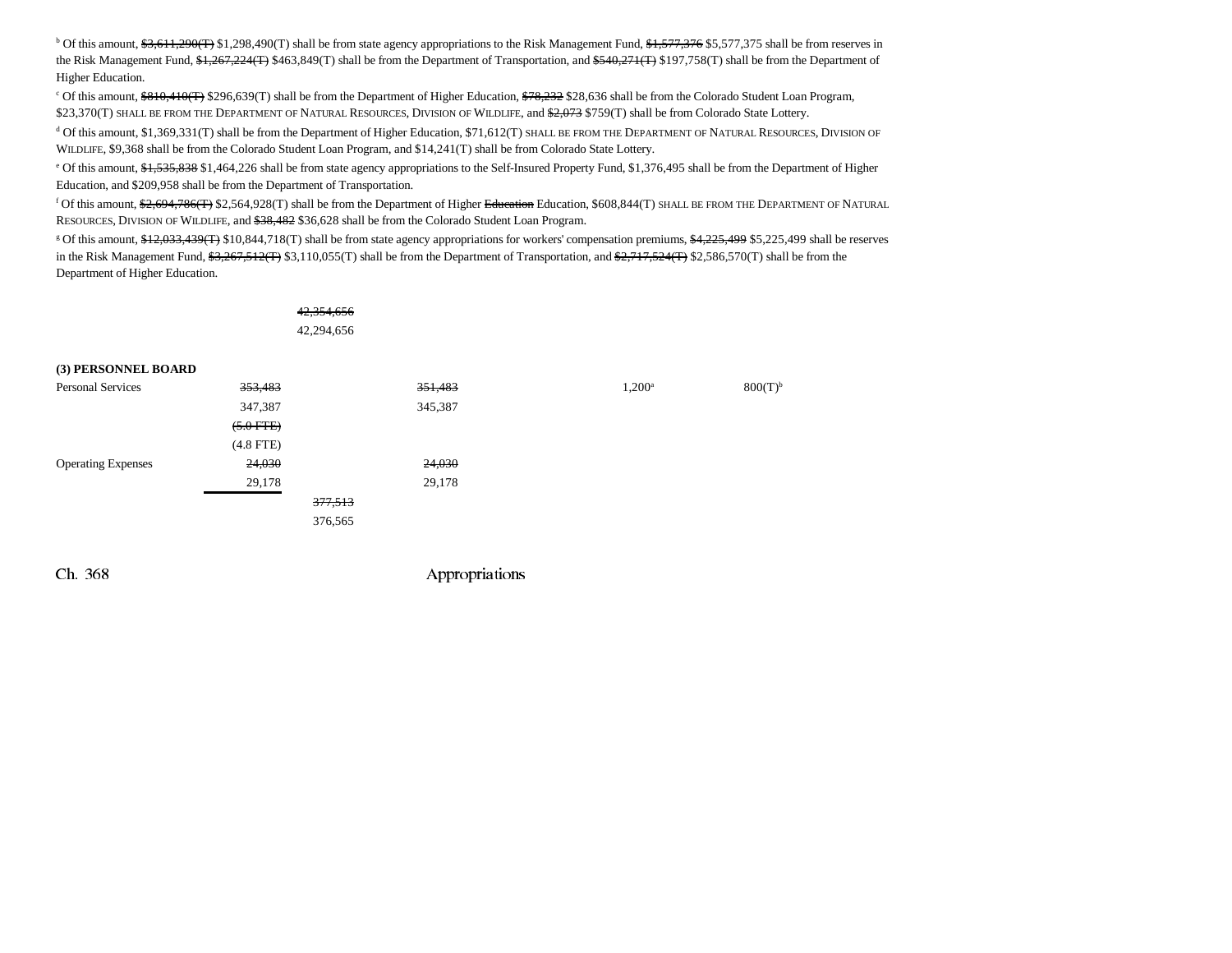|                 |              |                | APPROPRIATION FROM |              |               |              |  |
|-----------------|--------------|----------------|--------------------|--------------|---------------|--------------|--|
| ITEM &          | <b>TOTAL</b> | <b>GENERAL</b> | <b>GENERAL</b>     | CASH         | <b>CASH</b>   | FEDERAL.     |  |
| <b>SUBTOTAL</b> |              | <b>FUND</b>    | <b>FUND</b>        | <b>FUNDS</b> | <b>FUNDS</b>  | <b>FUNDS</b> |  |
|                 |              |                | <b>EXEMPT</b>      |              | <b>EXEMPT</b> |              |  |
|                 |              |                |                    |              |               |              |  |

a This amount shall be from receipts collected for copies of information and case documentation.

b This amount shall be from receipts from state agencies for copies of information and case documentation.

## **(4) CENTRAL SERVICES**

| (A) Administration              |              |
|---------------------------------|--------------|
| <b>Personal Services</b>        | 587,791      |
|                                 | $(10.0$ FTE) |
| <b>Operating Expenses</b>       | 85,000       |
| <b>Indirect Cost Assessment</b> | 789,113      |
|                                 | 1,461,904    |

<sup>a</sup> This amount shall be from all sections of Central Services and from user fees from other state agencies.

#### **(B) Integrated Document Factory**

| (1) Reprographics Services |              |                   |                              |
|----------------------------|--------------|-------------------|------------------------------|
| <b>Personal Services</b>   | 1,129,800    |                   |                              |
|                            | $(30.1$ FTE) |                   |                              |
| <b>Operating Expenses</b>  | 2,150,871    |                   |                              |
|                            | 2,228,846    |                   |                              |
|                            | 3,280,671    | $242,568^{\rm a}$ | $3,038,103$ (T) <sup>b</sup> |
|                            | 3,358,646    |                   | $3,116,078(T)$ <sup>b</sup>  |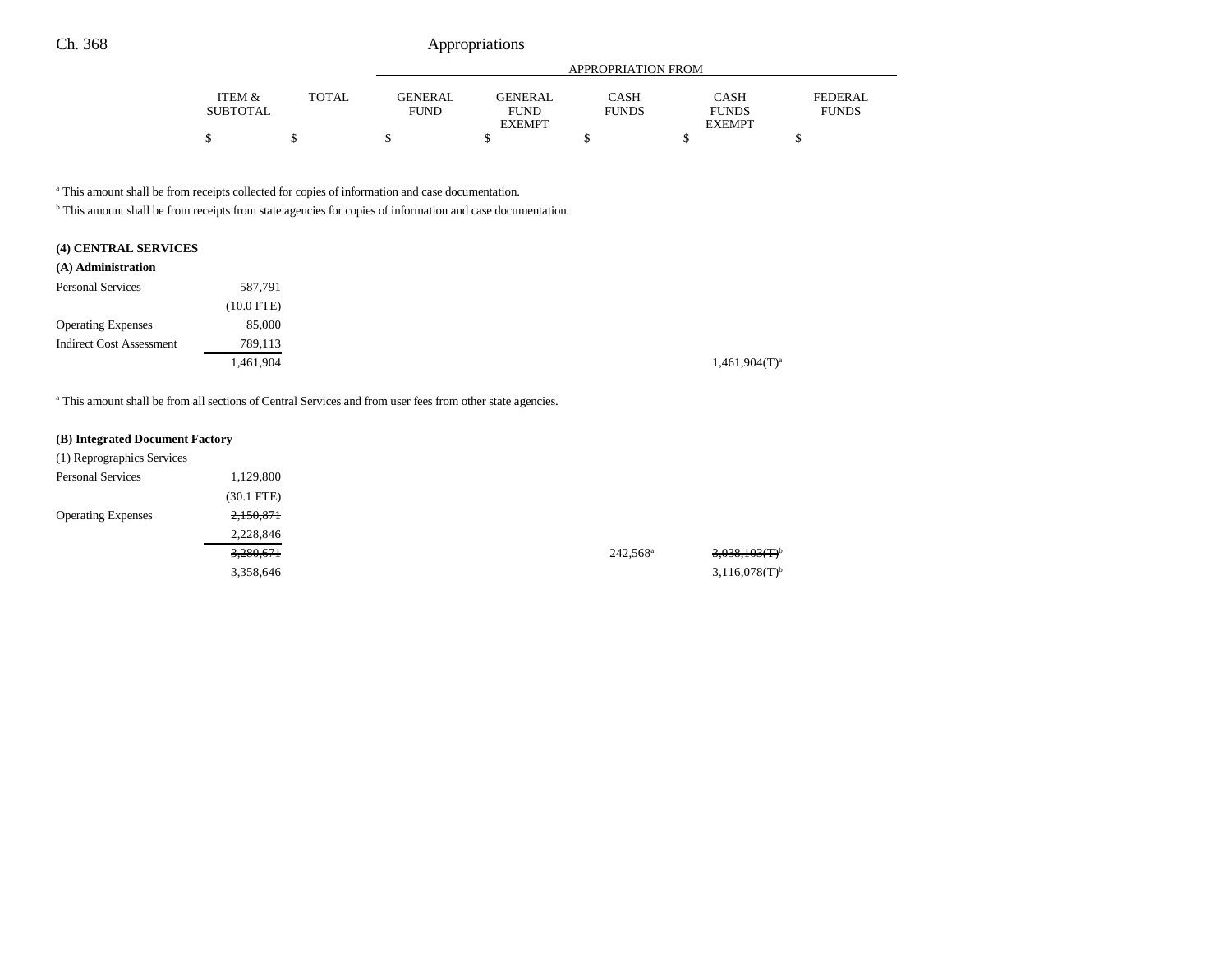a This amount shall be from user fees from non-state agencies.

<sup>b</sup> This amount shall be from user fees from state agencies.

(2) Imaging and Microfilm Services

| <b>Personal Services</b>                                                  | 1,117,245    |  |                      |                             |
|---------------------------------------------------------------------------|--------------|--|----------------------|-----------------------------|
|                                                                           | $(15.0$ FTE) |  |                      |                             |
| <b>Operating Expenses</b>                                                 | 321,754      |  |                      |                             |
|                                                                           | 1,438,999    |  | $36,263^a$           | $1,402,736(T)$ <sup>b</sup> |
|                                                                           |              |  |                      |                             |
| <sup>a</sup> This amount shall be from user fees from non-state agencies. |              |  |                      |                             |
| <sup>b</sup> This amount shall be from user fees from state agencies.     |              |  |                      |                             |
|                                                                           |              |  |                      |                             |
| (3) Mail Services                                                         |              |  |                      |                             |
| <b>Personal Services</b>                                                  | 988,467      |  |                      |                             |
|                                                                           | $(32.0$ FTE) |  |                      |                             |
| <b>Operating Expenses</b>                                                 | 4,462,968    |  |                      |                             |
|                                                                           | 4,521,189    |  |                      |                             |
|                                                                           | 5,451,435    |  | 353,000 <sup>a</sup> | <del>5.098.435(T)</del>     |

a This amount shall be from user fees from non-state agencies.

**b** This amount shall be from user fees from state agencies.

| $(C)$ Fleet Management Program and Motor Pool Services <sup>173,</sup> |  |
|------------------------------------------------------------------------|--|
| 190, 191                                                               |  |

Personal Services 735,152

Ch. 368 Appropriations

 $5,509,656$   $5,156,656$ (T)<sup>b</sup>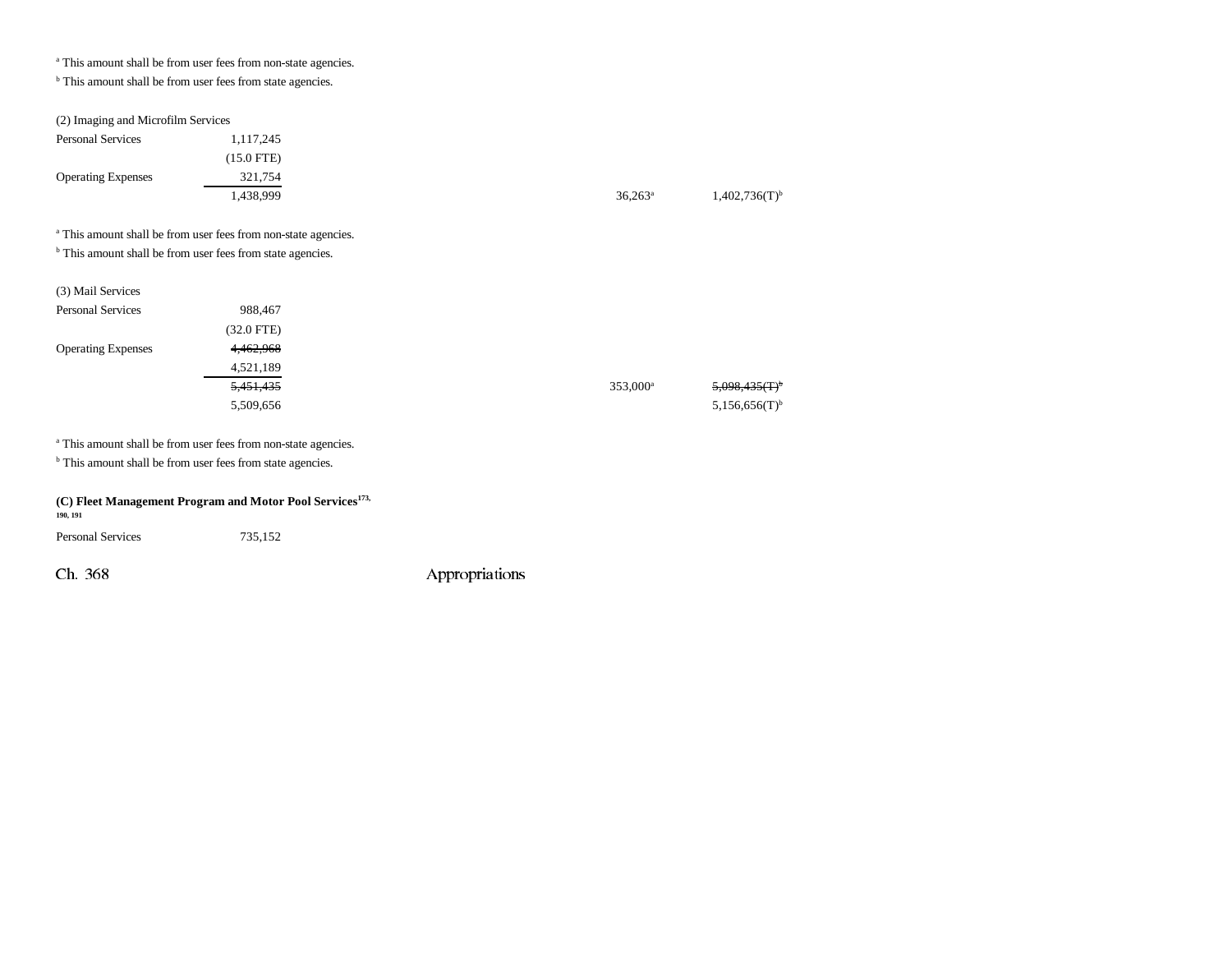|                            |                           |              | <b>APPROPRIATION FROM</b>     |                                                |                             |                                              |                                |
|----------------------------|---------------------------|--------------|-------------------------------|------------------------------------------------|-----------------------------|----------------------------------------------|--------------------------------|
|                            | ITEM &<br><b>SUBTOTAL</b> | <b>TOTAL</b> | <b>GENERAL</b><br><b>FUND</b> | <b>GENERAL</b><br><b>FUND</b><br><b>EXEMPT</b> | <b>CASH</b><br><b>FUNDS</b> | <b>CASH</b><br><b>FUNDS</b><br><b>EXEMPT</b> | <b>FEDERAL</b><br><b>FUNDS</b> |
|                            | \$                        | \$           | \$                            | \$                                             | \$                          | \$                                           | \$                             |
|                            | $(17.0$ FTE)              |              |                               |                                                |                             |                                              |                                |
| <b>Operating Expenses</b>  | 12,307,903                |              |                               |                                                |                             |                                              |                                |
| Vehicle Replacement Lease, |                           |              |                               |                                                |                             |                                              |                                |
| Purchase or Lease/Purchase | 17,281,921                |              |                               |                                                |                             |                                              |                                |
|                            | 15,792,162                |              |                               |                                                |                             |                                              |                                |
|                            | 30,324,976                |              |                               |                                                | $919,000$ <sup>*</sup>      | 29,405,976(T)                                |                                |
|                            | 28,835,217                |              |                               |                                                | 2,776,772 <sup>a</sup>      | $26,058,445(T)$ <sup>b</sup>                 |                                |
|                            |                           |              |                               |                                                |                             |                                              |                                |

<sup>a</sup> Of this amount, \$353,780(T) \$329,554(T) shall be from user fees from the Colorado State Lottery, \$320,283 shall be from user fees from other non-state agencies, \$1,907,023(T) SHALL BE FROM THE DEPARTMENT OF NATURAL RESOURCES, DIVISION OF WILDLIFE, and <del>\$244,937(T)</del> \$219,912(T) shall be from THE DEPARTMENT OF CORRECTIONS, Correctional Industries.

 $510,000^a$   $579,243$ (T)<sup>b</sup>

**b** This amount shall be from user fees from state agencies.

#### **(D) Collections Services**

| <b>Personal Services</b>       | 695,497      |
|--------------------------------|--------------|
|                                | $(18.0$ FTE) |
| <b>Operating Expenses</b>      | 373,044      |
| Collection of Debts Due to the |              |
| <b>State</b>                   | 20,702       |
|                                | 1.089.243    |

<sup>a</sup> This amount shall be from collection fees assessed to individuals.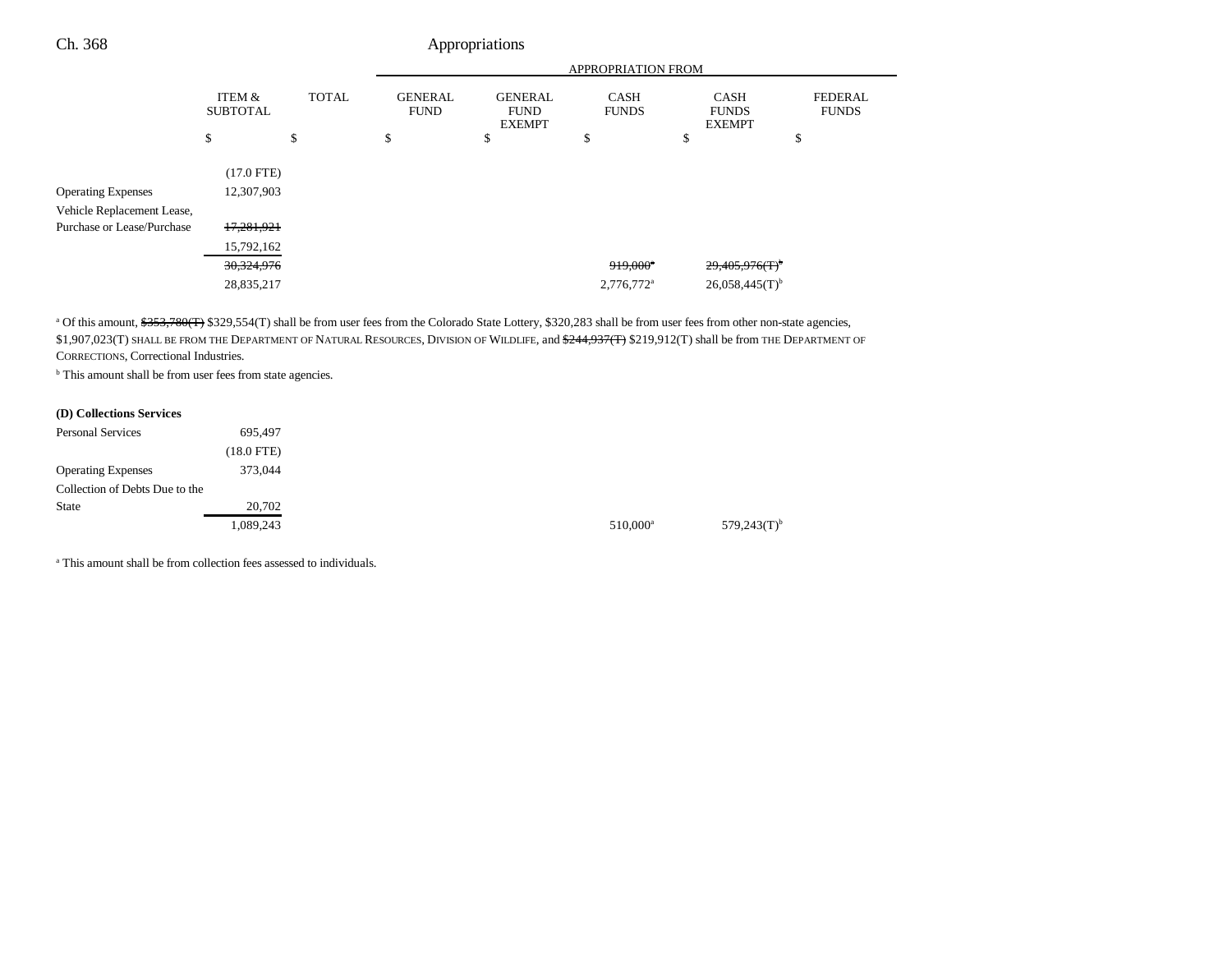<sup>b</sup> This amount shall be from collection receipts previously booked as cash.

## **(E) Facilities Maintenance and Planning**

| (1) State Buildings and Real Estate Services Program <sup>82</sup> |           |             |                                               |
|--------------------------------------------------------------------|-----------|-------------|-----------------------------------------------|
| Coordination of Capital                                            |           |             |                                               |
| Construction, Controlled                                           |           |             |                                               |
| Maintenance Requests, and                                          |           |             |                                               |
| <b>Building Lease Review</b>                                       | 466,105   | 466,105     |                                               |
|                                                                    |           | $(7.0$ FTE) |                                               |
| (2) Property Maintenance                                           |           |             |                                               |
| (a) Capitol Complex Facilities                                     |           |             |                                               |
| <b>Personal Services</b>                                           | 2,390,568 | 35,314      | $2.355.254$ (T) <sup><math>\circ</math></sup> |
|                                                                    | 2,408,022 |             | $2,372,708(T)^3$                              |
|                                                                    |           |             | $(56.6$ FTE $)$                               |
|                                                                    |           |             | $(57.0$ FTE)                                  |
| <b>Operating Expenses</b>                                          | 1,710,522 | 16,074      | $1,694,448$ (T) <sup>o</sup>                  |
|                                                                    | 1,584,675 | 15,425      | $1,569,250(T)^3$                              |
| Capitol Complex Repairs                                            | 805,429   |             | $805,429(T)^{b}$                              |
| Capitol Complex Security                                           | 280,238   |             | $280,238(T)^3$                                |
| <b>Utilities</b>                                                   | 2,092,467 |             | 2,092,467(T)                                  |
|                                                                    | 2,316,266 |             | $2,316,266(T)^3$                              |
| <b>Indirect Cost Assessment</b>                                    | 145,762   |             | $145,762(T)^3$                                |
|                                                                    | 7,424,986 |             |                                               |
|                                                                    | 7,540,392 |             |                                               |

a These amounts shall be from lease payments by the state agency occupants of the Capitol Complex.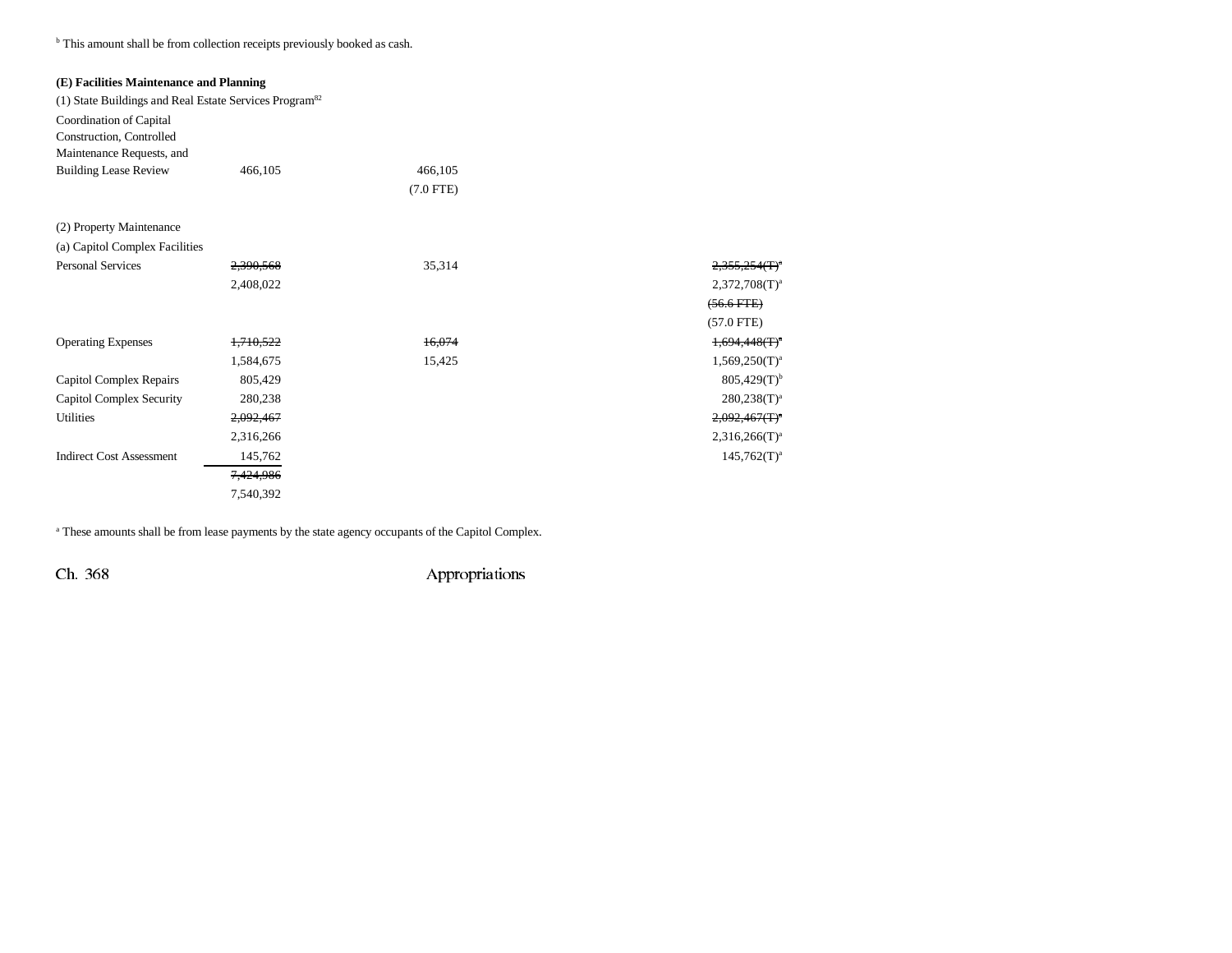|                 |       |         | APPROPRIATION FROM |              |               |              |
|-----------------|-------|---------|--------------------|--------------|---------------|--------------|
|                 |       |         |                    |              |               |              |
| ITEM &          | TOTAL | GENERAL | <b>GENERAL</b>     | <b>CASH</b>  | CASH          | FEDERAL      |
| <b>SUBTOTAL</b> |       | FUND.   | <b>FUND</b>        | <b>FUNDS</b> | <b>FUNDS</b>  | <b>FUNDS</b> |
|                 |       |         | <b>EXEMPT</b>      |              | <b>EXEMPT</b> |              |
|                 |       |         |                    |              |               |              |

b Of this amount, \$744,029 shall be from state agency appropriations, and \$61,400 shall be from lease payments by the state agency occupants of the Capitol Complex.

| (b) Grand Junction State Services Building |             |
|--------------------------------------------|-------------|
| <b>Personal Services</b>                   | 59,997      |
|                                            | $(1.0$ FTE) |
| <b>Operating Expenses</b>                  | 76,873      |
| <b>Utilities</b>                           | 42,563      |
|                                            | 55,484      |
|                                            | 179,433     |
|                                            | 192,354     |

<sup>a</sup> This amount shall be from lease payments from the Department of Higher Education for the Colorado State University Forest Service.

b This amount shall be from lease payments by the state agency occupants of the Grand Junction State Office Building.

| (c) Camp George West      |             |
|---------------------------|-------------|
| <b>Personal Services</b>  | 66,061      |
|                           | $(1.0$ FTE) |
| <b>Operating Expenses</b> | 130,900     |
| <b>Utilities</b>          | 228,716     |
|                           | 249,894     |
|                           | 425,677     |
|                           | 446,855     |
|                           |             |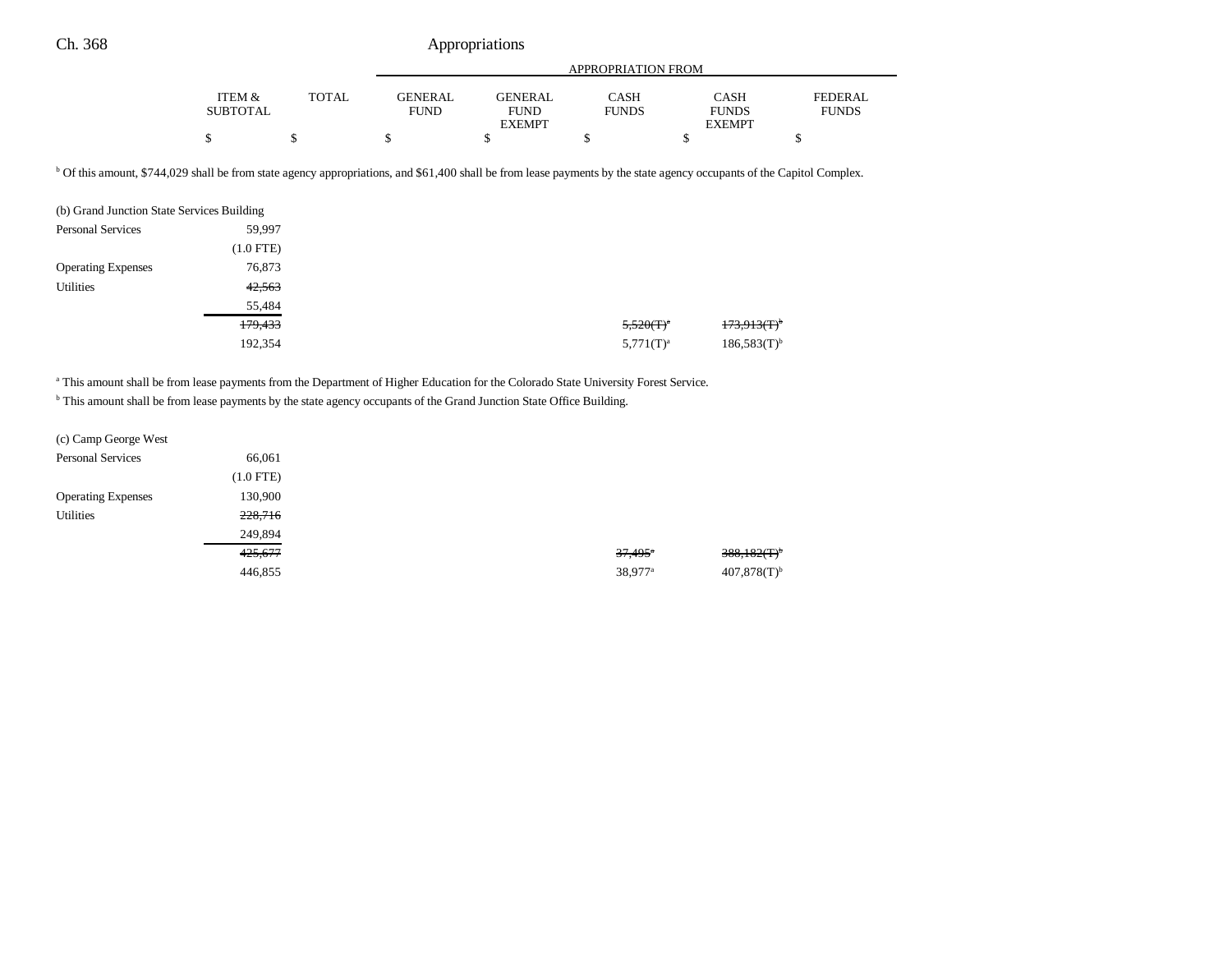<sup>a</sup> Of this amount, \$<del>27,895(T)</del> \$29,377(T) shall be from lease and utility payments from THE DEPARTMENT OF CORRECTIONS, Correctional Industries and \$9,600 shall be

from lease and utility payments from other non-state agency occupants of Camp George West.

b This amount shall be from lease and utility payments by the state agency occupants of Camp George West.

## 51,543,429 50,339,371

#### **(5) FINANCE AND PROCUREMENT**

| (A) State Controller's Office and Procurement Services |  |
|--------------------------------------------------------|--|
|--------------------------------------------------------|--|

| <b>Personal Services</b>  | 2,776,065  | <del>1,189,372</del> | <del>1,586,693</del> |
|---------------------------|------------|----------------------|----------------------|
|                           |            | 983.388              | 1,792,677            |
|                           | (42.7 FTE) |                      |                      |
| <b>Operating Expenses</b> | 163,844    | 163.844              |                      |
|                           | 2,939,909  |                      |                      |

a Of this amount, \$1,089,682(T) shall be from statewide indirect cost recoveries from the Department of Transportation pursuant to Section 43-1-113(8)(a), C.R.S., \$376,036 \$582,020 shall be from rebates received from the Procurement Card Program, and \$120,975(T) shall be from statewide indirect cost recoveries from the Department of State.

| (B) Supplier Database     |         |                        |
|---------------------------|---------|------------------------|
| <b>Personal Services</b>  | 120.597 | $120,597$ <sup>a</sup> |
|                           |         | $(2.5$ FTE)            |
| <b>Operating Expenses</b> | 101.000 | 101,000 <sup>a</sup>   |
|                           | 221,597 |                        |

a These amounts shall be from the Supplier Database Cash Fund pursuant to Section 24-102-202.5, C.R.S.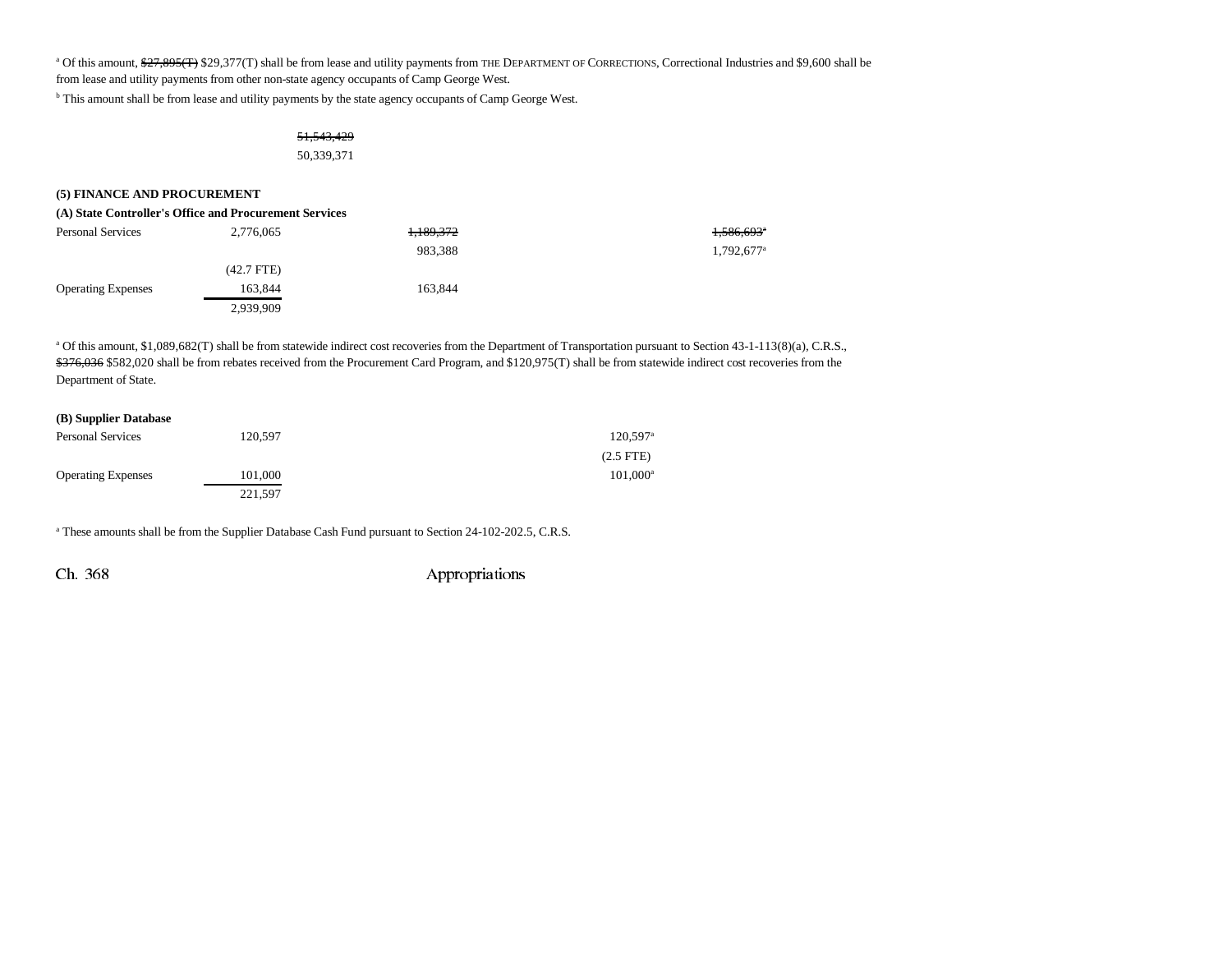|                                                                       |                           |              | APPROPRIATION FROM            |                                                |                             |                                              |                                |
|-----------------------------------------------------------------------|---------------------------|--------------|-------------------------------|------------------------------------------------|-----------------------------|----------------------------------------------|--------------------------------|
|                                                                       | ITEM &<br><b>SUBTOTAL</b> | <b>TOTAL</b> | <b>GENERAL</b><br><b>FUND</b> | <b>GENERAL</b><br><b>FUND</b><br><b>EXEMPT</b> | <b>CASH</b><br><b>FUNDS</b> | <b>CASH</b><br><b>FUNDS</b><br><b>EXEMPT</b> | <b>FEDERAL</b><br><b>FUNDS</b> |
|                                                                       | \$                        | \$           | \$                            | \$                                             | \$                          | \$                                           | \$                             |
|                                                                       |                           |              |                               |                                                |                             |                                              |                                |
|                                                                       |                           | 3,161,506    |                               |                                                |                             |                                              |                                |
| (6) COLORADO INFORMATION TECHNOLOGY SERVICES                          |                           |              |                               |                                                |                             |                                              |                                |
| (A) Business Services                                                 |                           |              |                               |                                                |                             |                                              |                                |
| <b>Personal Services</b>                                              | 492,454                   |              |                               |                                                |                             |                                              |                                |
|                                                                       | 474,957                   |              |                               |                                                |                             |                                              |                                |
|                                                                       | $(8.0$ FTE)               |              |                               |                                                |                             |                                              |                                |
| <b>Operating Expenses</b>                                             | 6,700                     |              |                               |                                                |                             |                                              |                                |
|                                                                       | 499,154                   |              | 331,760                       |                                                |                             | $167,394(T)^a$                               |                                |
|                                                                       | 481,657                   |              | 314,263                       |                                                |                             |                                              |                                |
| <sup>a</sup> This amount shall be from user fees from state agencies. |                           |              |                               |                                                |                             |                                              |                                |
| (B) Communications Services <sup>192</sup>                            |                           |              |                               |                                                |                             |                                              |                                |
| <b>Personal Services</b>                                              | 2,864,900                 |              | 2,797,144                     |                                                |                             | $67,756(T)^a$                                |                                |
|                                                                       | 2,829,173                 |              | 2,761,417                     |                                                |                             |                                              |                                |
|                                                                       |                           |              | $(44.0$ FTE)                  |                                                |                             | $(1.0$ FTE)                                  |                                |
| <b>Operating Expenses</b>                                             | 161,067                   |              | 161,067                       |                                                |                             |                                              |                                |
| Training                                                              | 74,450                    |              | 74,450                        |                                                |                             |                                              |                                |
| <b>Utilities</b>                                                      | 98,957                    |              | 98,957                        |                                                |                             |                                              |                                |
| Local Systems Development                                             | 29,260                    |              |                               |                                                |                             | $7,422(T)^{b}$                               | 21,838 <sup>c</sup>            |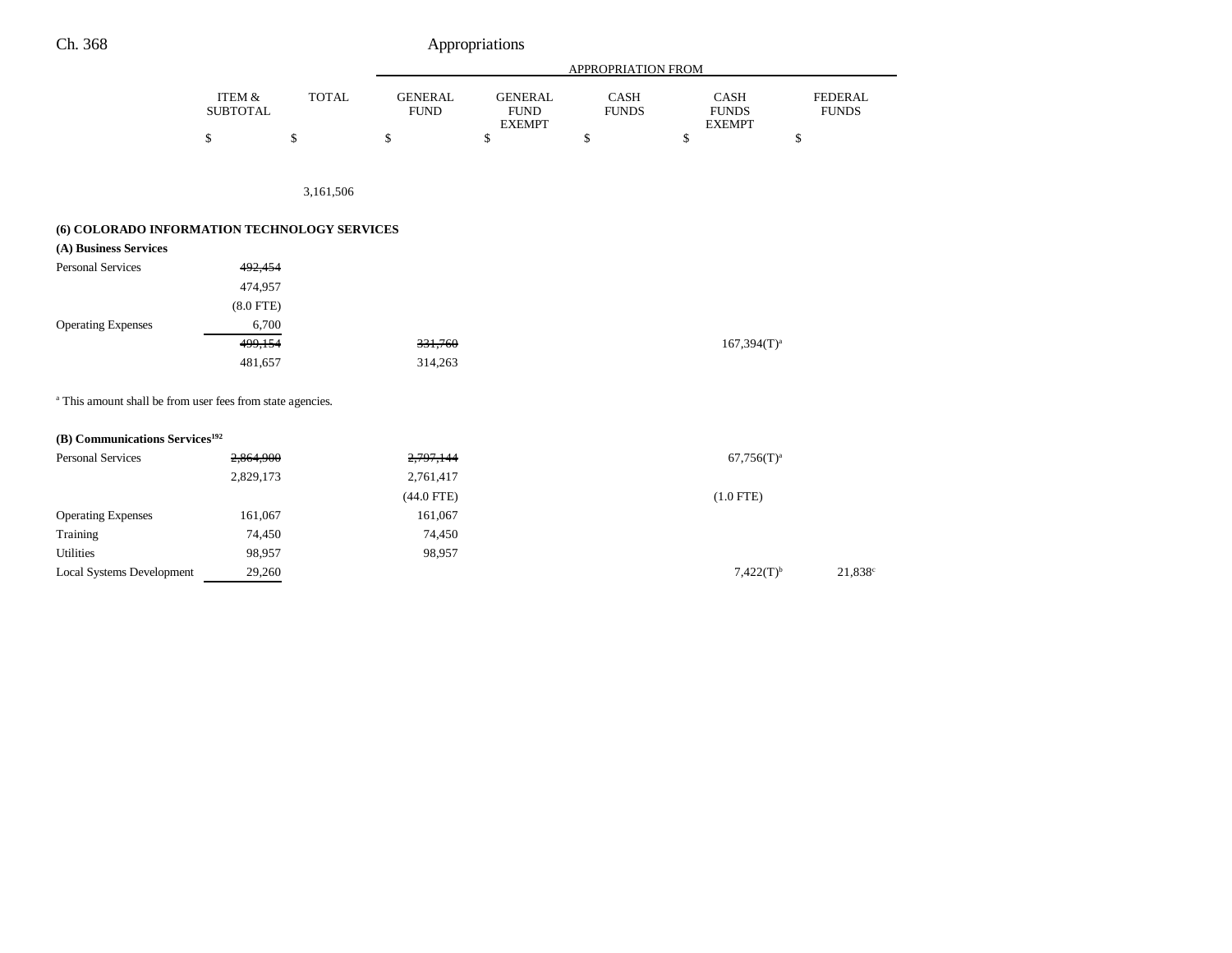#### 3,228,634

3,192,907

<sup>a</sup> This amount shall be from the Department of Public Health and Environment from unexpended moneys in the Emergency Medical Services Account within the Highway Users Tax Fund that are not distributed to counties pursuant to Section 25-3.5-603(2), C.R.S.

<sup>b</sup> This amount shall be from user fees from state agencies.

<sup>c</sup> This amount reflects funds anticipated to be received from the National Oceanic and Atmospheric Administration and is only shown for informational purposes.

| (C) Network Services <sup>193, 194</sup> |            |
|------------------------------------------|------------|
| <b>Personal Services</b>                 | 1,168,825  |
|                                          | (18.0 FTE) |
| <b>Operating Expenses</b>                | 16,309,278 |
| Toll-free Telephone Access to            |            |
| Members of the General                   |            |
| Assembly                                 | 25,000     |
| <b>Indirect Cost Assessment</b>          | 791,673    |
|                                          | 18,294,776 |
|                                          |            |

a Of this amount, \$488,002(T) shall be from the Colorado State Lottery, \$56,222 shall be from other user fees from non-state agencies, \$25,070(T) SHALL BE FROM THE DEPARTMENT OF NATURAL RESOURCES, DIVISION OF WILDLIFE, and \$41,928(T) shall be from THE DEPARTMENT CORRECTIONS, Correctional Industries. <sup>b</sup> Of this amount, \$17,683,624 \$17,658,554 shall be from user fees from other state agencies, and \$25,000 shall be from the Legislative Department.

| 4,684,979    |
|--------------|
| 4.852.860    |
| $(97.0$ FTE) |
|              |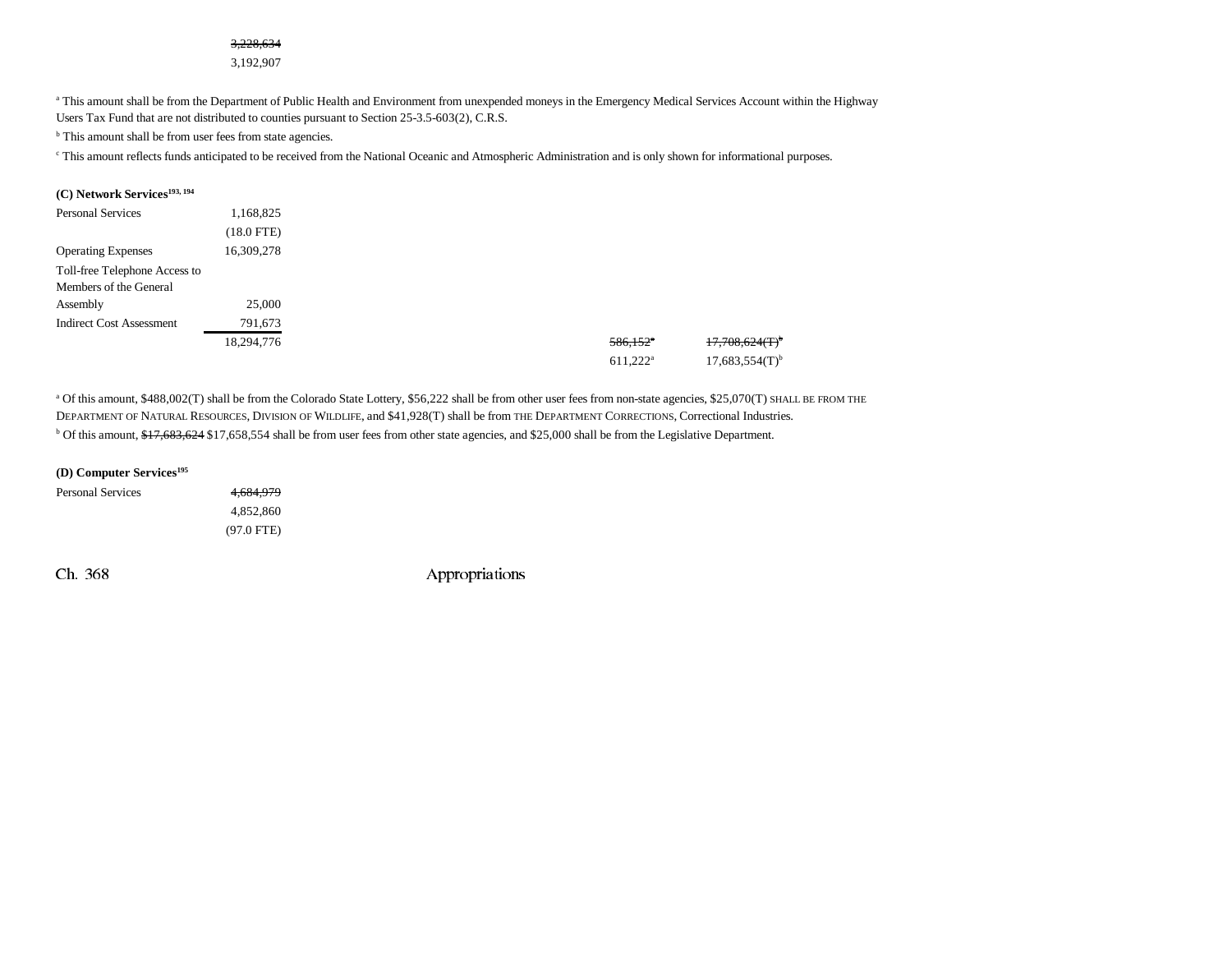|                                 |                           |              | <b>APPROPRIATION FROM</b>     |                                                |                             |                                              |                                |  |
|---------------------------------|---------------------------|--------------|-------------------------------|------------------------------------------------|-----------------------------|----------------------------------------------|--------------------------------|--|
|                                 | ITEM &<br><b>SUBTOTAL</b> | <b>TOTAL</b> | <b>GENERAL</b><br><b>FUND</b> | <b>GENERAL</b><br><b>FUND</b><br><b>EXEMPT</b> | <b>CASH</b><br><b>FUNDS</b> | <b>CASH</b><br><b>FUNDS</b><br><b>EXEMPT</b> | <b>FEDERAL</b><br><b>FUNDS</b> |  |
|                                 | \$                        | \$           | \$                            | \$                                             | \$                          | \$                                           | \$                             |  |
| <b>Operating Expenses</b>       | 6,611,215                 |              |                               |                                                |                             |                                              |                                |  |
| <b>Utilities</b>                | 10,763                    |              |                               |                                                |                             |                                              |                                |  |
| Rental, Lease, or               |                           |              |                               |                                                |                             |                                              |                                |  |
| Lease/Purchase of Central       |                           |              |                               |                                                |                             |                                              |                                |  |
| Processing Unit                 | 380,000                   |              |                               |                                                |                             |                                              |                                |  |
| <b>Indirect Cost Assessment</b> | 546,290                   |              |                               |                                                |                             |                                              |                                |  |
|                                 | 12,233,247                |              |                               |                                                | $68,755$ <sup>*</sup>       | 12,164,492(T)                                |                                |  |
|                                 | 12,401,128                |              |                               |                                                | $189, 166^a$                | $12,211,962(T)$ <sup>b</sup>                 |                                |  |
|                                 |                           |              |                               |                                                |                             |                                              |                                |  |

<sup>a</sup> Of this amount, \$57,176 shall be from various local governments and other sources of cash revenue, \$4,125(T) shall be from THE DEPARTMENT OF CORRECTIONS, Correctional Industries, \$3,956 shall be from the Colorado Student Loan Program, \$120,411(T) SHALL BE FROM THE DEPARTMENT OF NATURAL RESOURCES, DIVISION OF WILDLIFE, and \$3,498(T) shall be from the Colorado State Lottery.

<sup>b</sup> This amount OF THIS AMOUNT, \$12,093,944 shall be from user fees from state agencies. AGENCIES, AND \$118,018 SHALL BE FROM RESERVES IN THE COMPUTER SERVICES REVOLVING FUND, PURSUANT TO SECTION 24-30-1606, C.R.S.

| (E) Information and Archival Services |              |         |                  |                  |
|---------------------------------------|--------------|---------|------------------|------------------|
| <b>Personal Services</b>              | 845,347      |         |                  |                  |
|                                       | 805,963      |         |                  |                  |
|                                       | $(15.0$ FTE) |         |                  |                  |
| <b>Operating Expenses</b>             | 61,293       |         |                  |                  |
|                                       | 58,504       |         |                  |                  |
|                                       | 906,640      | 521,158 | $87.370^{\circ}$ | $298,112(T)^{b}$ |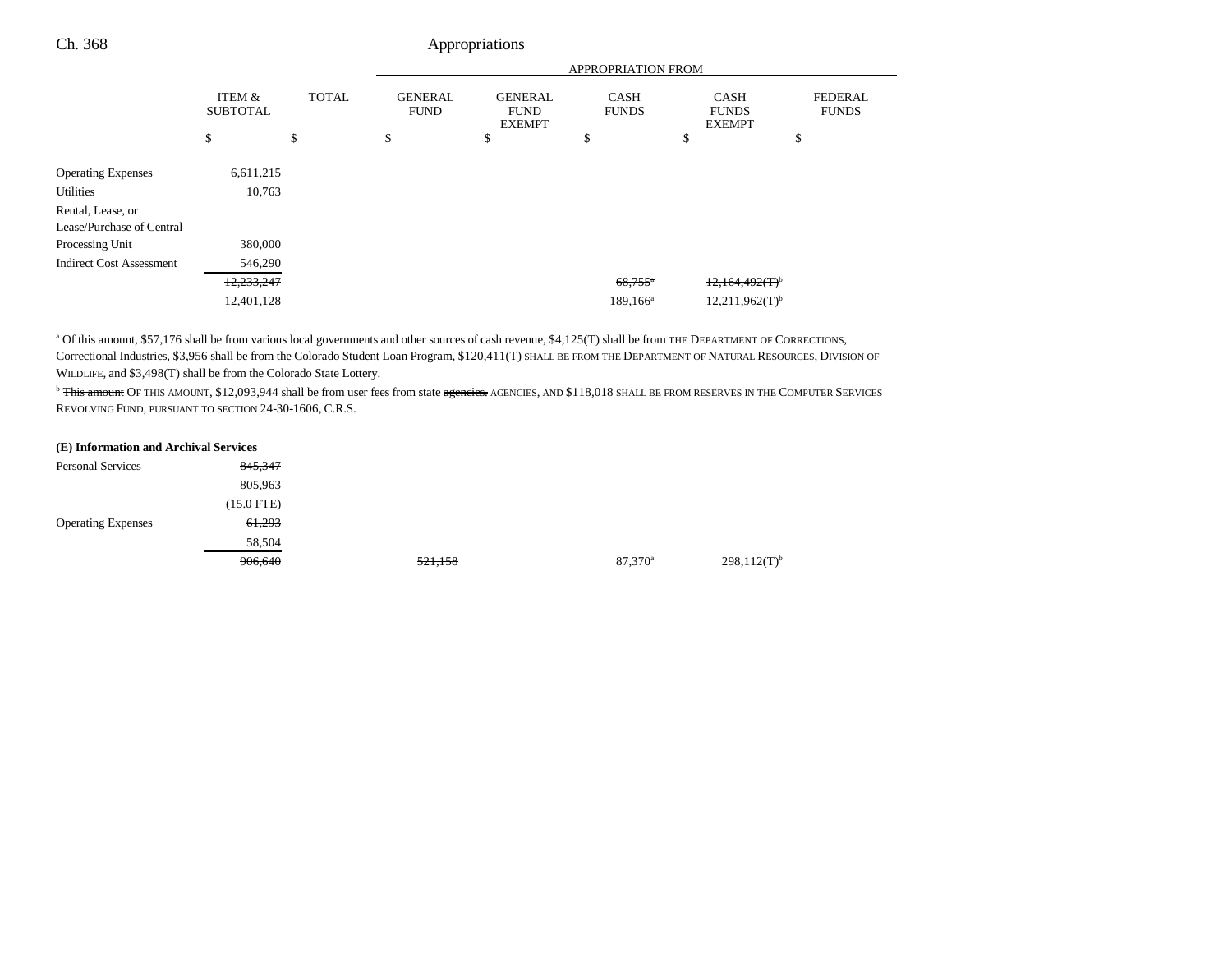a This amount shall be from user fees from non-state agencies.

<sup>b</sup> This amount shall be from user fees from state agencies.

## **(F) Application Services**

| <b>Personal Services</b>  | 3,258,798            |                      |
|---------------------------|----------------------|----------------------|
|                           | 3,129,051            |                      |
|                           | $(43.5 \text{ FFE})$ |                      |
|                           | $(41.5$ FTE)         |                      |
| <b>Operating Expenses</b> | <del>1,755,933</del> |                      |
|                           | 1,521,290            |                      |
|                           | 5,014,731            | <del>5,014,731</del> |
|                           | 4,650,341            | 4,650,341            |

## 40,177,182

39,885,276

## **(7) ADMINISTRATIVE HEARINGS196**

| Personal Services         | 2.914.404       |
|---------------------------|-----------------|
|                           | 2,702,572       |
|                           | $(44.0$ FTE $)$ |
|                           | $(40.3$ FTE)    |
| <b>Operating Expenses</b> | 158.722         |
|                           | 140.265         |
| Indirect Cost Assessment  | 144.695         |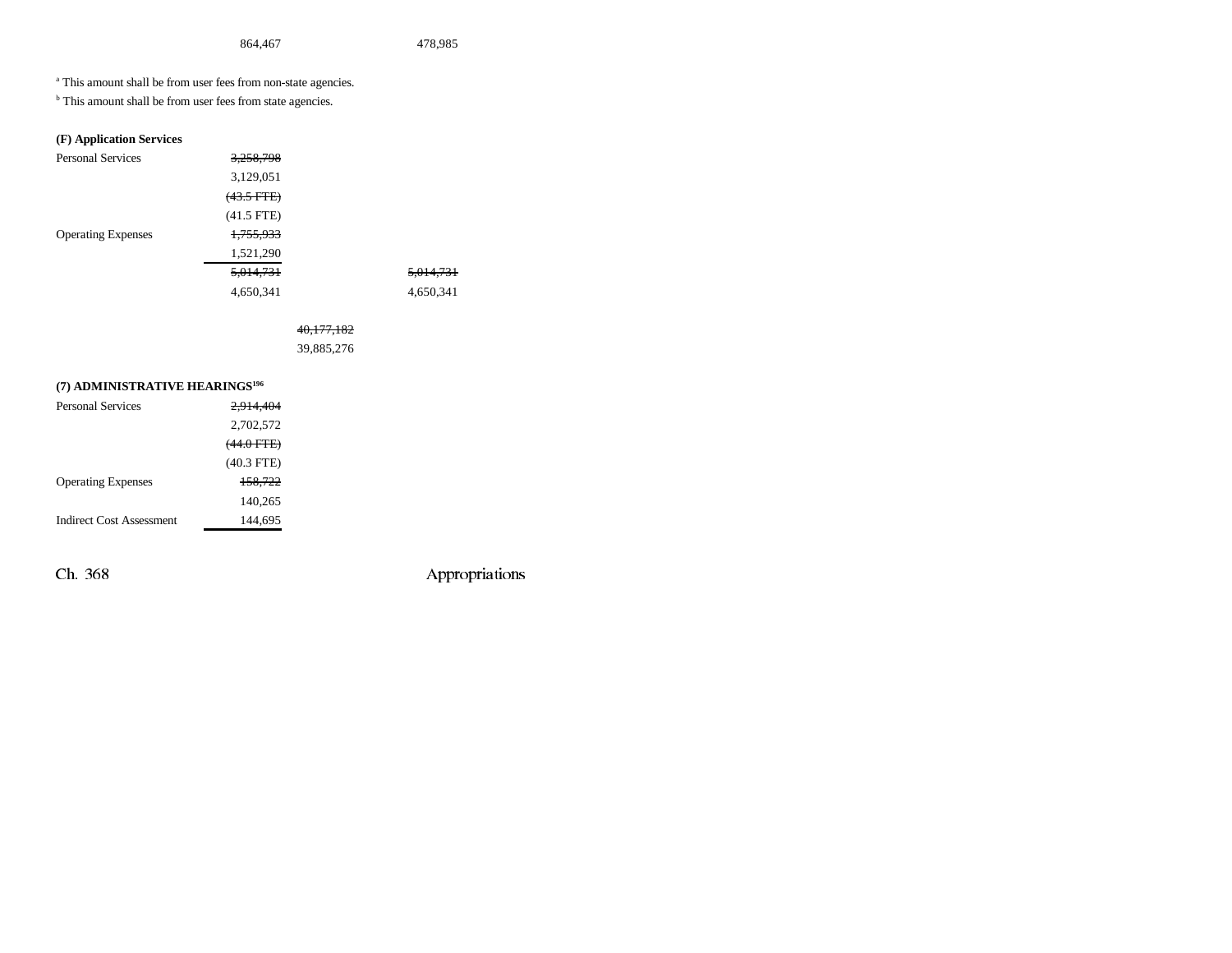## Ch. 368 Appropriations

|                                                                       |                           |               | <b>APPROPRIATION FROM</b>     |                                                |                             |                                              |                                |
|-----------------------------------------------------------------------|---------------------------|---------------|-------------------------------|------------------------------------------------|-----------------------------|----------------------------------------------|--------------------------------|
|                                                                       | ITEM &<br><b>SUBTOTAL</b> | <b>TOTAL</b>  | <b>GENERAL</b><br><b>FUND</b> | <b>GENERAL</b><br><b>FUND</b><br><b>EXEMPT</b> | <b>CASH</b><br><b>FUNDS</b> | <b>CASH</b><br><b>FUNDS</b><br><b>EXEMPT</b> | <b>FEDERAL</b><br><b>FUNDS</b> |
|                                                                       | \$                        | \$            | \$                            | \$                                             | \$                          | \$                                           | \$                             |
|                                                                       |                           | 3,217,821     |                               |                                                |                             | $3,217,821$ (T) <sup>a</sup>                 |                                |
|                                                                       |                           | 2,987,532     |                               |                                                |                             | $2,987,532(T)^a$                             |                                |
| <sup>a</sup> This amount shall be from user fees from state agencies. |                           |               |                               |                                                |                             |                                              |                                |
| <b>TOTALS PART XV</b>                                                 |                           |               |                               |                                                |                             |                                              |                                |
| (PERSONNEL) <sup>4,5</sup>                                            |                           | \$148,913,540 | \$15,337,418                  |                                                | $$8,645,265$ <sup>a</sup>   | \$124,909,019*                               | \$21,838                       |
|                                                                       |                           | \$146,832,674 | \$14,314,354                  |                                                | $$10,657,026^{\circ}$       | \$121,839,456 <sup>a</sup>                   |                                |

<sup>a</sup> Of these amounts,  $$124,834,767$  \$118,622,432 contains a (T) notation.

**FOOTNOTES** -- The following statements are referenced to the numbered footnotes throughout section 2.

- 4 (Governor lined through this provision. See L. 2001, p. 2345.)
- 5 All Departments, Totals -- The General Assembly requests that copies of all reports requested in other footnotes contained in this act be delivered to the Joint Budget Committee and the majority and minority leadership in each house of the General Assembly. Each principal department of the state shall produce its rules in an electronic format that is suitable for public access through electronic means. Such rules in such format shall be submitted to the Office of Legislative Legal Services for publishing on the Internet. It is the intent of the General Assembly that this be done within existing resources.
- 30 Governor Lieutenant Governor State Planning and Budgeting, Office of State Planning and Budgeting; and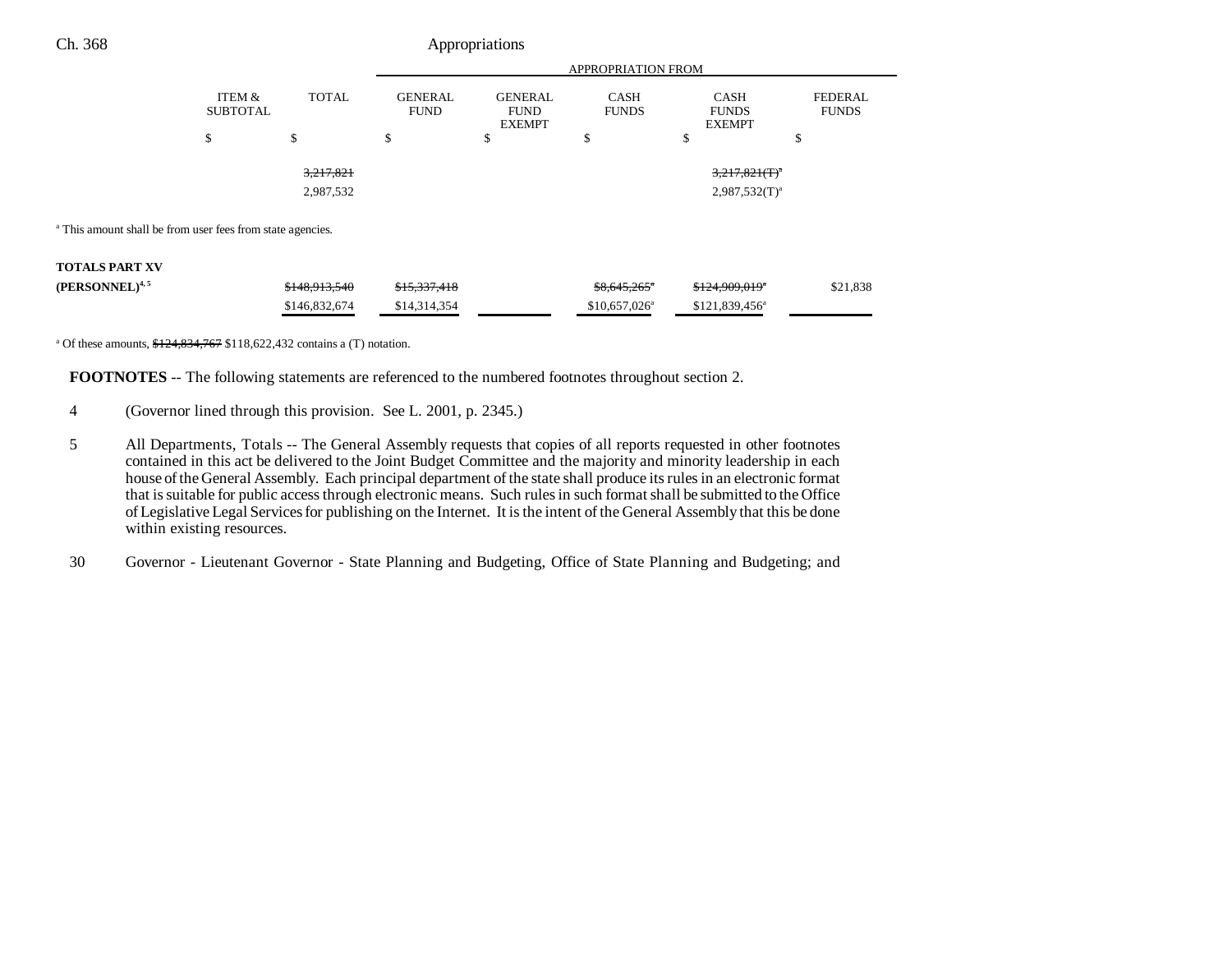Department of Personnel, Human Resource Services -- It is the intent of the General Assembly that the Office of State Planning and Budgeting and the Department of Personnel work with the departments to improve the timeliness and accuracy of information about state personnel. Improvements, at a minimum, should include: personnel information being updated on a centralized computerized data base; accurate reporting of filled FTE positions; number of reclassifications that are approved; turnover rates by agency; tracking of FTE positions funded to FTE positions filled; an accurate count of part-time and temporary FTE positions; and elimination of unused FTE positions. The Department and the Office of State Planning and Budgeting are requested to submit a consolidated statewide personnel report to the General Assembly by September 1, 2001. This report should include, by line item, by Department, a summary of vacant positions, the length of time each position has been vacant, and the number of reclassifications that were approved in FY 2000-01.

- 67(Governor lined through this provision. See L. 2001, p. 2353.).
- 82 Department of Human Services, Office of Operations; and Department of Personnel, Central Services, Facilities and Maintenance Planning, State Buildings and Real Estate Services Program -- The Department of Human Services is requested to establish a standardized method for determining the operational maintenance requirements of its facilities. The standardized method should include establishing current itemized spending on labor and materials for routine maintenance and custodial costs for all 24-hour residential care facilities including group homes. The standardized method for maintenance requirements should take into account a building's age, type, number of square feet and number of beds and demonstrate how the Department's maintenance levels compare to those in other states and to industry standards. The Department is requested to work with the Department of Personnel to ensure that the Department of Human Services' methodology is coordinated with other standardization efforts in this area.
- 173 Department of Natural Resources, Executive Director's Office, Administration, Vehicle Lease Payments; Department of Personnel, Central Services, Fleet Management Program and Motor Pool Services -- It is the intent of the General Assembly that the Department of Natural Resources, in conjunction with the Fleet Management Program and Motor Pool Services in the Department of Personnel, provide a reconciliation of base funding for this line item with the actual departmental need, including the annualized cost of authorized vehicle replacements, and report the results as part of the budget submission on September 1, 2001. Information provided should include, but not be limited to, an accounting of each Division's total fleet, the associated costs, and a justification for use of each vehicle.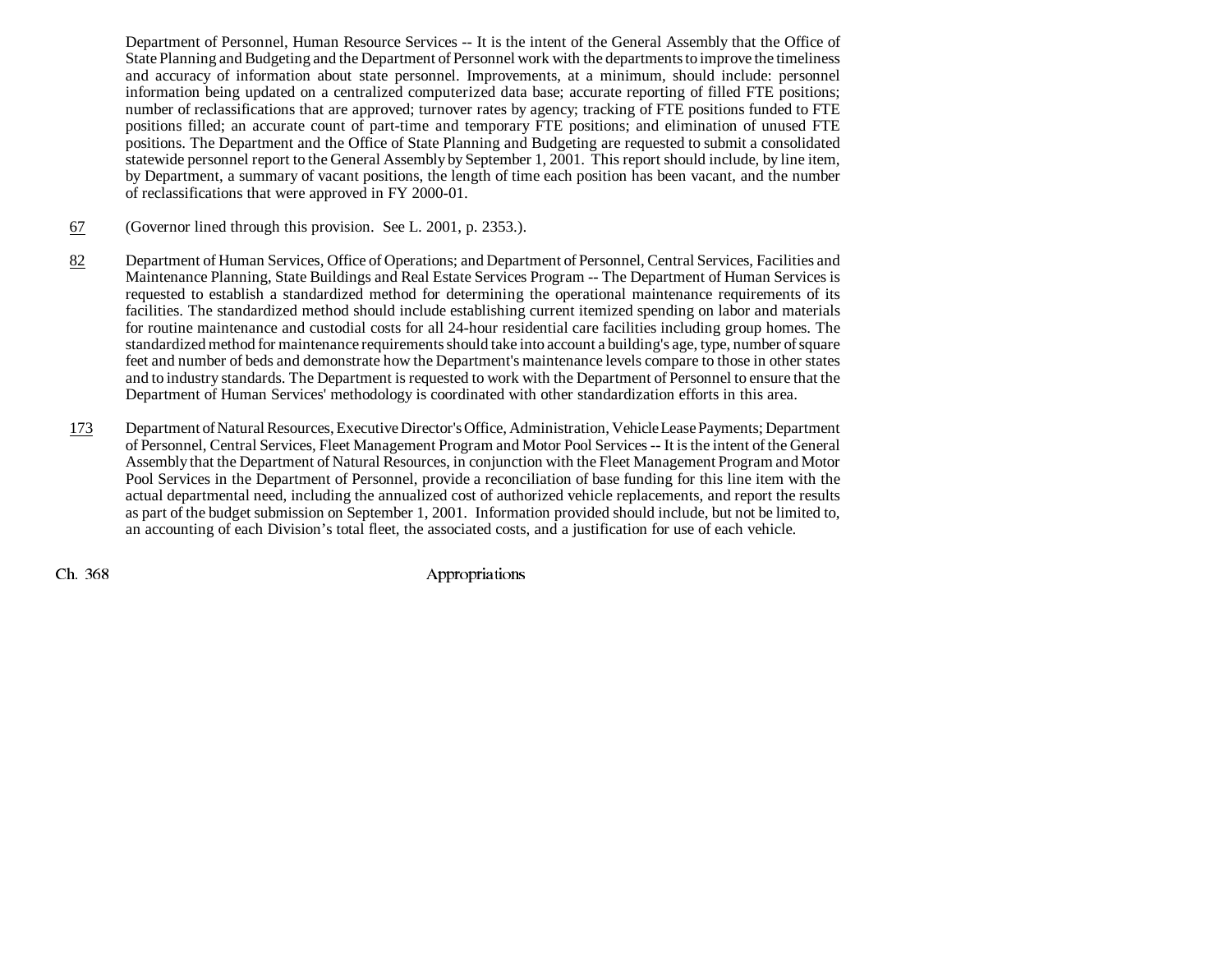|                                      |              |                               | APPROPRIATION FROM            |                             |                      |                         |  |
|--------------------------------------|--------------|-------------------------------|-------------------------------|-----------------------------|----------------------|-------------------------|--|
|                                      |              |                               |                               |                             |                      |                         |  |
| <b>ITEM &amp;</b><br><b>SUBTOTAL</b> | <b>TOTAL</b> | <b>GENERAL</b><br><b>FUND</b> | <b>GENERAL</b><br><b>FUND</b> | <b>CASH</b><br><b>FUNDS</b> | CASH<br><b>FUNDS</b> | FEDERAL<br><b>FUNDS</b> |  |
|                                      |              |                               | <b>EXEMPT</b>                 |                             | <b>EXEMPT</b>        |                         |  |
| \$                                   |              |                               |                               |                             |                      |                         |  |

189(Governor lined through this provision. See L. 2001, p. 2365.)

- 190 Department of Personnel, Central Services, Fleet Management Program and Motor Pool Services -- The Department is requested to provide the Joint Budget Committee with a reconciled and consolidated report by January 1, 2002, of the vehicles it intends to replace in FY 2001-02 compared to those specific vehicles approved by the General Assembly for replacement or addition.
- 191 Department of Personnel, Central Services, Fleet Management Program and Motor Pool Services -- The Department of Personnel is requested to provide an under-utilization vehicle report to the Joint Budget Committee by August 1, 2001. This report should accurately identify vehicles within the state fleet that are truly underutilized according to the under-utilization and revocation guidelines established in statute. a comprehensive update on the current status of vehicle utilization codes and other essential criteria used to produce the report should also be provided.
- 192 Department of Personnel, Colorado Information Technology Services, Communications Services -- The Department of Personnel is requested to provide a report to the Joint Budget Committee by August 1, 2001, which provides a comprehensive update on the current status of the Digital Trunked Radio Project. This report should include both a monetary and functional comparison of the Projected status of the project with the current actual status of the project. It should also include specific detailed information regarding any cost overruns, delays, or unanticipated problems incurred to date, and what solutions have been or will be implemented to mediate those issues. Finally, the report should include a final estimated time line and budget for anticipated completion, and summary of the total anticipated costs and benefits of the project.
- 193 Department of Personnel, Colorado Information Technology Services, Network Services -- The Department of Personnel is requested to provide a report to the Joint Budget Committee by August 1, 2001, which provides a comprehensive update on the current status of the Multiuse Network (MNT) Project. This report should include both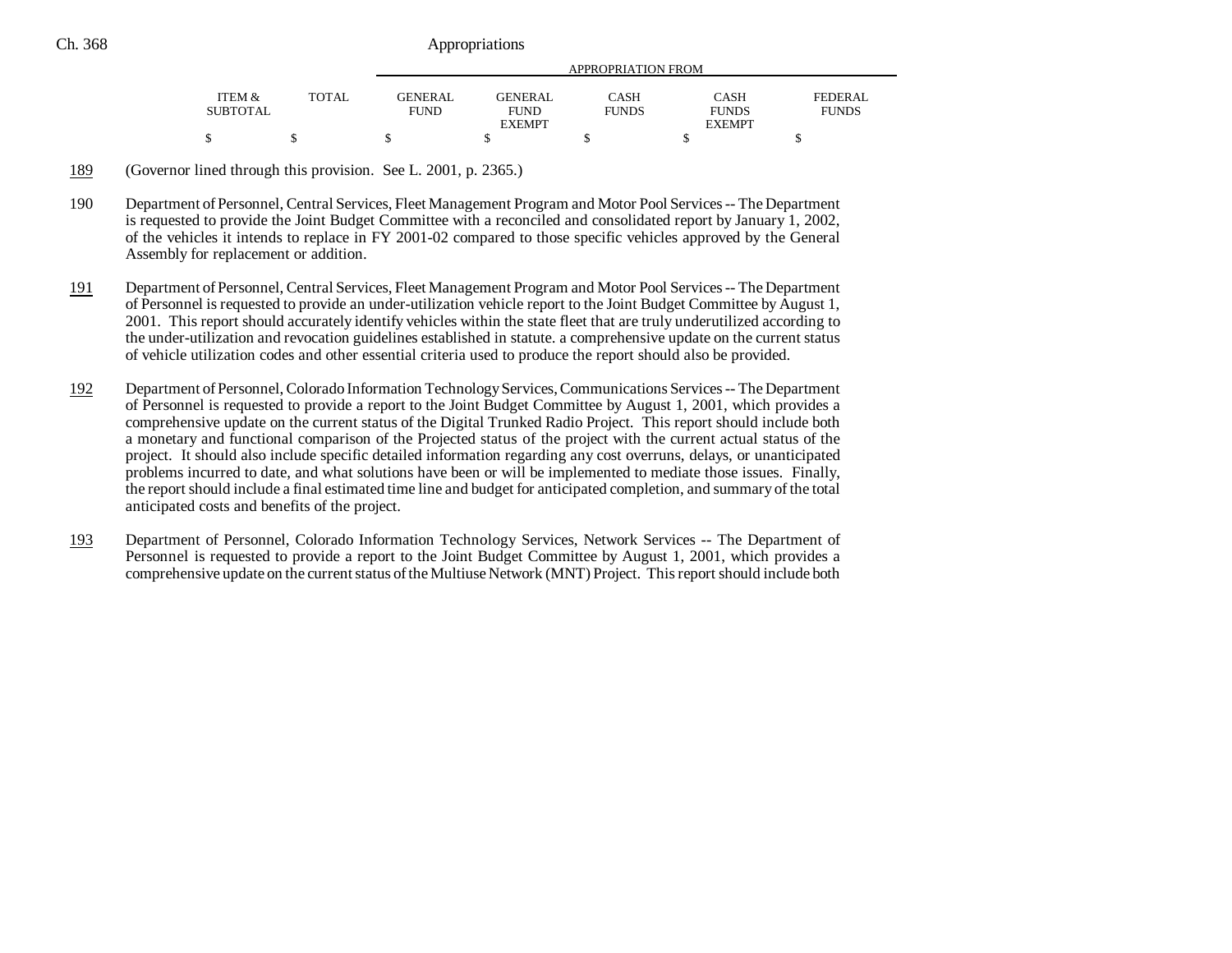a monetary and functional comparison of the Projected status of the project with the current actual status of the project. It should also include specific detailed information regarding any cost overruns, delays, or unanticipated problems incurred to date, and what solutions have been or will be implemented to mediate those issues. The report should include a final estimated time line and budget for anticipated completion, and summary of the total anticipated costs and benefits of the project.

- 194(Governor lined through this provision. See L. 2001, p. 2366.)
- 195 Department of Personnel, Colorado Information Technology Services, Computer Services -- It is the intent of the General Assembly that the Department of Personnel perform an annual mid-year review of actual usage compared to agency appropriations in order to determine the accuracy of the cost allocation billing methodology for General Government Computer Center (GGCC) services. This information should be submitted to the Joint Budget Committee for review no later than January 1, 2002, for statewide supplemental consideration.
- 196 Department of Personnel, Administrative Hearings -- It is the intent of the General Assembly that the Department of Personnel perform an annual mid-year review of actual usage compared to agency appropriations in order to determine the accuracy of the cost allocation billing methodology for Administrative Hearings services. This information should be submitted to the Joint Budget Committee for review no later than January 1, 2002, for statewide supplemental consideration.

**SECTION 2. Effective date.** This act shall take effect upon passage; except that this act shall only take effect if the following bills are enacted at the Second Regular Session of the Sixty-third General Assembly and become law: House Bill 02-1366; House Bill 02-1367; House Bill 02-1368; House Bill 02-1369; House Bill 02-1370; House Bill 02-1371; House Bill 02-1372; House Bill 02-1373; House Bill 02-1374; House Bill 02-1375; House Bill 02-1376; House Bill 02-1377; House Bill 02-1378; House Bill 02-1379; House Bill 02-1381; House Bill 02-1382; House Bill 02-1383; House Bill 02-1384; House Bill 02-1385; House Bill 02-1386; House Bill 02-1387; House Bill 02-1388; House Bill 02-1389; House Bill 02-1390; House Bill 02-1391; House Bill 02-1392; House Bill 02-1393; and House Bill 02-1394.

**SECTION 3. Safety clause.** The general assembly hereby finds, determines, and declares that this act is necessary for the immediate preservation of the public peace, health, and safety.